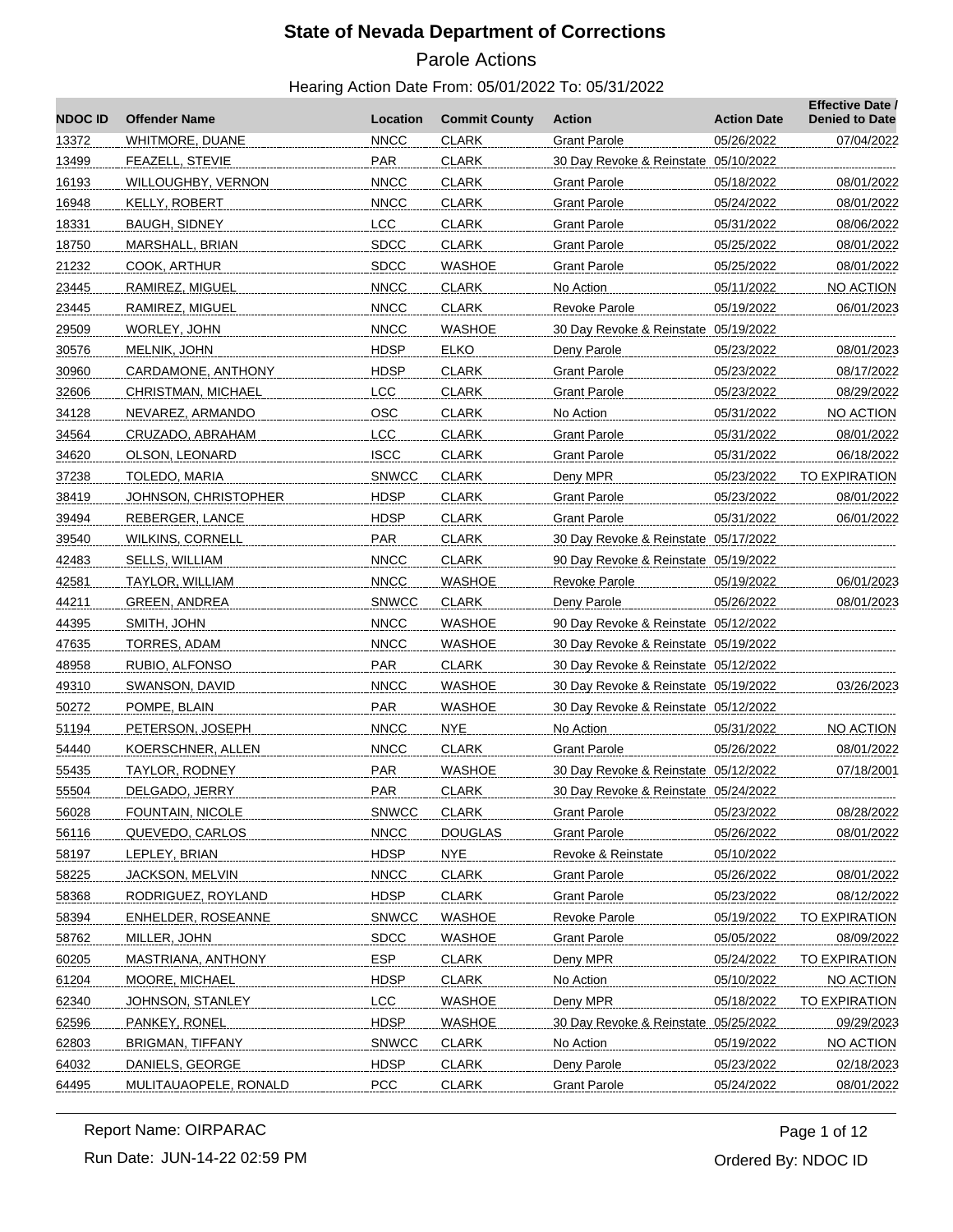# Parole Actions

| <b>NDOC ID</b> | <b>Offender Name</b>    | Location     | <b>Commit County</b> | <b>Action</b>                        | <b>Action Date</b> | <b>Effective Date /</b><br><b>Denied to Date</b> |
|----------------|-------------------------|--------------|----------------------|--------------------------------------|--------------------|--------------------------------------------------|
| 65140          | FORD, WESLEY            | <b>SCC</b>   | WASHOE               | <b>Grant Parole</b>                  | 05/17/2022         | 03/04/2022                                       |
| 66120          | GIESE, KENNETH          | <b>HDSP</b>  | <b>CLARK</b>         | <b>Grant Parole</b>                  | 05/23/2022         | 07/22/2022                                       |
| 67558          | MCKENDRICK, PATRICK     | <b>NNCC</b>  | WASHOE               | Revoke Parole                        | 05/12/2022         | 05/01/2023                                       |
| 68396          | THOMAS, RALPH           | <b>PAR</b>   | WASHOE               | 30 Day Revoke & Reinstate 05/12/2022 |                    |                                                  |
| 69114          | PASCHAL, RONNIE         | <b>TRN</b>   | WASHOE               | Revoke Parole                        | 05/19/2022         | TO EXPIRATION                                    |
| 69315          | THOMAS, SAMUEL          | <b>HDSP</b>  | <b>CLARK</b>         | <b>Grant MPR</b>                     | 05/16/2022         | 06/28/2022                                       |
| 70028          | AGUIRRE, ANTONIO        | <b>NNCC</b>  | <b>WASHOE</b>        | Revoke Parole                        | 05/19/2022         | TO EXPIRATION                                    |
| 70144          | ARBAUGH, ROCKY          | <b>TRN</b>   | <b>CLARK</b>         | 30 Day Revoke & Reinstate 05/17/2022 |                    |                                                  |
| 70271          | DODGE, FRED             | <b>HDSP</b>  | <b>CLARK</b>         | <b>Grant MPR</b>                     | 05/31/2022         | 03/04/2022                                       |
| 71189          | FORD, RAY               | <b>NNCC</b>  | <b>LYON</b>          | <b>Grant Parole</b>                  | 05/09/2022         | 07/25/2022                                       |
| 71630          | WALKER, WAYNE           | <b>HDSP</b>  | <b>NYE</b>           | Deny MPR                             | 05/31/2022         | TO EXPIRATION                                    |
| 73756          | SHELINE, MICHAEL        | <b>ESP</b>   | <b>WASHOE</b>        | <b>Grant Parole</b>                  | 05/24/2022         | 08/01/2022                                       |
| 74383          | GOODNER, MATTHEW        | <b>LCC</b>   | <b>CLARK</b>         | <b>Grant Parole</b>                  | 05/23/2022         | 08/01/2022                                       |
| 74843          | JIMENEZ, SAMUEL         | <b>RSC</b>   | <b>WASHOE</b>        | <b>Grant Parole</b>                  | 05/09/2022         | 08/13/2022                                       |
| 74939          | REPOLIO, BRADLEY        | LCC          | <b>CLARK</b>         | Deny Parole                          | 05/31/2022         | 08/01/2025                                       |
| 74987          | MCCULLOUGH, BRAD        | <b>LCC</b>   | <b>CLARK</b>         | <b>Grant Parole</b>                  | 05/23/2022         | 08/01/2022                                       |
| 75759          | ARMSTRONG, WILLIAM      | <b>HDSP</b>  | <b>ELKO</b>          | <b>Grant MPR</b>                     | 05/31/2022         | 07/29/2022                                       |
| 76039          | NORSOWORTHY, JARREAU    | <b>HDSP</b>  | <b>CLARK</b>         | No Action                            | 05/12/2022         | NO ACTION                                        |
| 76449          | GARCIA, RAUL            | <b>TRN</b>   | <b>CLARK</b>         | <b>Grant Parole</b>                  | 05/18/2022         | 08/02/2022                                       |
| 76575          | JORDAN, ANSELL          | <b>LCC</b>   | WASHOE               | Grant Parole                         | 05/23/2022         | 08/18/2022                                       |
| 78167          | <b>GRIFFIN, LIENDRO</b> | <b>SDCC</b>  | <b>CLARK</b>         | <b>Grant MPR</b>                     | 05/05/2022         | 07/09/2022                                       |
| 80030          | TERRY, JACOB            | HCC          | <b>WASHOE</b>        | <b>Grant Parole</b>                  | 05/25/2022         | 08/01/2022                                       |
| 80196          | ANDERSEN, DOUGLAS       | <b>RSC</b>   | <b>WASHOE</b>        | <b>Grant Parole</b>                  | 05/05/2022         | 08/15/2022                                       |
| 80271          | LEAL, MASTER            | <b>OUT</b>   | <b>CLARK</b>         | No Action                            | 05/17/2022         | NO ACTION                                        |
| 80338          | DELAY, BRIAN            | <b>WSCC</b>  | <b>CHURCHILL</b>     | <b>Grant MPR</b>                     | 05/24/2022         | 08/22/2022                                       |
| 80904          | JACKSON, DEBRA          | <b>RSC</b>   | <b>CLARK</b>         | <b>Grant Parole</b>                  | 05/05/2022         | 08/04/2022                                       |
| 81246          | MIRANDA, ANTHONY        | <b>HDSP</b>  | <b>CLARK</b>         | <b>Grant Parole</b>                  | 05/05/2022         | 08/01/2022                                       |
| 81344          | WILLIAMS, DAN           | <b>HDSP</b>  | <b>CLARK</b>         | <b>Grant Parole</b>                  | 05/31/2022         | 08/20/2022                                       |
| 83546          | FRANCO, THOMAS          | <b>ESP</b>   | <b>CLARK</b>         | Deny MPR                             | 05/26/2022         | TO EXPIRATION                                    |
| 83784          | MCLAUGHLIN, BOBBY       | <b>NNCC</b>  | <b>WASHOE</b>        | 90 Day Revoke & Reinstate 05/12/2022 |                    | 04/24/2023                                       |
| 83900          | NEEL, WILLIAM           | <b>NNCC</b>  | <b>CLARK</b>         | Deny Parole                          | 05/26/2022         | 08/01/2024                                       |
| 83953          | <b>VECASEY, MICHAEL</b> | <b>NNCC</b>  | <b>WASHOE</b>        | Deny MPR                             | 05/19/2022         | <u>TO EXPIRATION</u>                             |
| 84594          | ELLIOTT, JERRY          | <b>HDSP</b>  | <b>CLARK</b>         | Deny Parole                          | 05/31/2022         | 01/03/2023                                       |
| 84894          | <b>KEEN, DONALD</b>     | <b>HDSP</b>  | WASHOE               | Revoke & Reinstate                   | 05/31/2022         | 08/05/2036                                       |
| 85010          | <b>KEPANO, LAMONT</b>   | <b>NNCC</b>  | <b>WASHOE</b>        | No Action                            | 05/18/2022         | NO ACTION                                        |
| 85010          | KEPANO, LAMONT          | <b>NNCC</b>  | <b>WASHOE</b>        | No Action                            | 05/26/2022         | NO ACTION                                        |
| 85245          | TOIRAC, DENNY           | <b>OUT</b>   | <b>CLARK</b>         | 30 Day Revoke & Reinstate 05/11/2022 |                    | 06/03/2022                                       |
| 85345          | <b>BROWN, MARK</b>      | <b>ESP</b>   | <b>CLARK</b>         | No Action                            | 05/24/2022         | NO ACTION                                        |
| 85621          | ALVAREZ, JUAN           | <b>ESP</b>   | <b>WASHOE</b>        | Deny MPR                             | 05/24/2022         | <b>TO EXPIRATION</b>                             |
| 85889          | CHAVEZ, APRIL           | <b>SNWCC</b> | <b>CLARK</b>         | <b>Grant Parole</b>                  | 05/05/2022         | 05/30/2020                                       |
| 86325          | CASON, CHARLES          | <b>ISCC</b>  | <b>CLARK</b>         | <b>Revoke Parole</b>                 | 05/17/2022         | <b>TO EXPIRATION</b>                             |
| 86623          | FRAZIER, BRIAN          | <b>HDSP</b>  | <b>CLARK</b>         | 30 Day Revoke & Reinstate 05/31/2022 |                    | 03/17/2024                                       |
| 86655          | ALVAREZ, MICHAEL        | <b>HDSP</b>  | <b>CLARK</b>         | <b>Grant Parole</b>                  | 05/05/2022         | 05/16/2022                                       |
| 87068          | CLARK, NELSON           | <b>NNTH</b>  | <b>WASHOE</b>        | <b>Grant Parole</b>                  | 05/25/2022         | 08/18/2022                                       |
| 87306          | GIBBS, ERNEST           | <b>ISCC</b>  | <b>CLARK</b>         | No Action                            | 05/25/2022         | NO ACTION                                        |
| 87591          | LOWE, RICKIE            | <b>HDSP</b>  | <b>CLARK</b>         | <b>Revoke Parole</b>                 | 05/11/2022         | TO EXPIRATION                                    |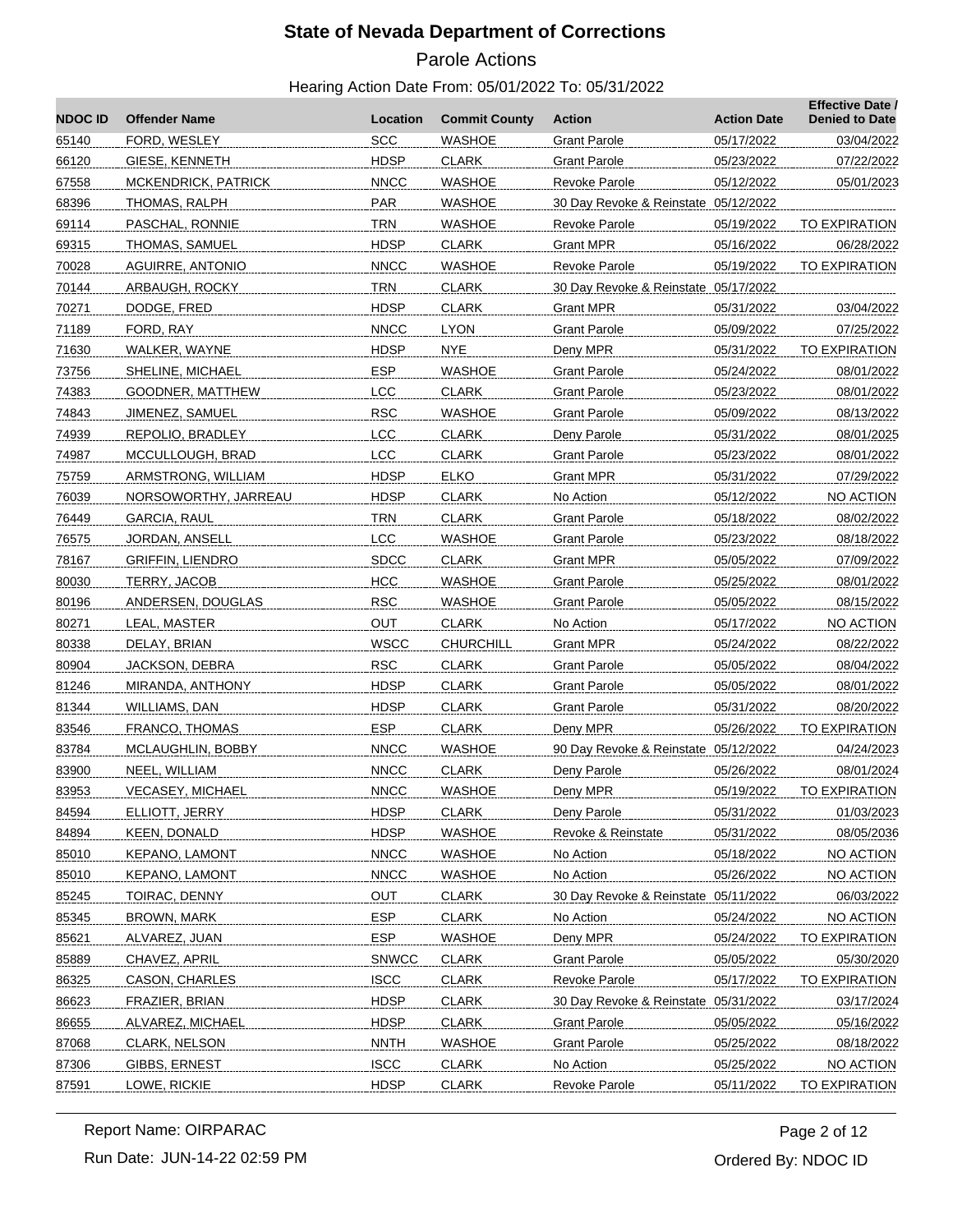# Parole Actions

| <b>ISCC</b><br>87720<br>ODOM, RICK<br><b>CLARK</b><br>05/23/2022<br><b>Grant Parole</b><br><b>NNCC</b><br><b>WASHOE</b><br>87751<br>HARTMAN, COLIN<br>No Action<br>05/11/2022<br><b>NNCC</b><br>87751<br>HARTMAN, COLIN<br>WASHOE<br>Revoke Parole<br>05/19/2022<br><b>ESP</b><br>88268<br>HARVELL, SEAN<br>CLARK<br>Deny Parole<br>05/23/2022<br><b>HDSP</b><br>88292<br>KONDILES, HARRY<br><b>CLARK</b><br>30 Day Revoke & Reinstate 05/31/2022<br>OUT<br>88512<br>RANGEL, JAMES<br>WASHOE<br>05/18/2022<br>Deny Parole<br><b>HDSP</b><br>89229<br><b>MASON, MICHAEL</b><br><b>CLARK</b><br>No Action<br>05/24/2022<br><b>HDSP</b><br>89233<br>JENNINGS, ROYCE<br><b>CLARK</b><br>Deny Parole<br>05/31/2022<br><b>NNCC</b><br>WASHOE<br>89405<br><b>WILKINS, CHRISTOPHER</b><br><b>Grant Parole</b><br>05/19/2022<br><b>ISCC</b><br><b>WASHOE</b><br>89451<br>SHEARS, ANTHONY<br>Grant Parole<br>05/31/2022<br><b>NNCC</b><br>89583<br>SHUTE, CHARLES<br>WASHOE<br><b>Grant Parole</b><br>05/17/2022<br><b>ESP</b><br>90938<br>ROSARIO, ANDRE<br>WASHOE<br><b>Grant MPR</b><br>05/09/2022<br>PAR<br>91261<br>FLY, DANE<br><b>CLARK</b><br>Revoke Parole<br>05/12/2022<br>30 Day Revoke & Reinstate 05/12/2022 | <b>NDOC ID</b> | <b>Offender Name</b> | Location | <b>Commit County</b> | <b>Action</b> | <b>Action Date</b> | <b>Effective Date /</b><br><b>Denied to Date</b> |
|-----------------------------------------------------------------------------------------------------------------------------------------------------------------------------------------------------------------------------------------------------------------------------------------------------------------------------------------------------------------------------------------------------------------------------------------------------------------------------------------------------------------------------------------------------------------------------------------------------------------------------------------------------------------------------------------------------------------------------------------------------------------------------------------------------------------------------------------------------------------------------------------------------------------------------------------------------------------------------------------------------------------------------------------------------------------------------------------------------------------------------------------------------------------------------------------------------------------|----------------|----------------------|----------|----------------------|---------------|--------------------|--------------------------------------------------|
|                                                                                                                                                                                                                                                                                                                                                                                                                                                                                                                                                                                                                                                                                                                                                                                                                                                                                                                                                                                                                                                                                                                                                                                                                 |                |                      |          |                      |               |                    | 08/16/2022                                       |
|                                                                                                                                                                                                                                                                                                                                                                                                                                                                                                                                                                                                                                                                                                                                                                                                                                                                                                                                                                                                                                                                                                                                                                                                                 |                |                      |          |                      |               |                    | NO ACTION                                        |
|                                                                                                                                                                                                                                                                                                                                                                                                                                                                                                                                                                                                                                                                                                                                                                                                                                                                                                                                                                                                                                                                                                                                                                                                                 |                |                      |          |                      |               |                    | TO EXPIRATION                                    |
|                                                                                                                                                                                                                                                                                                                                                                                                                                                                                                                                                                                                                                                                                                                                                                                                                                                                                                                                                                                                                                                                                                                                                                                                                 |                |                      |          |                      |               |                    | 02/11/2024                                       |
|                                                                                                                                                                                                                                                                                                                                                                                                                                                                                                                                                                                                                                                                                                                                                                                                                                                                                                                                                                                                                                                                                                                                                                                                                 |                |                      |          |                      |               |                    | 09/14/2021                                       |
|                                                                                                                                                                                                                                                                                                                                                                                                                                                                                                                                                                                                                                                                                                                                                                                                                                                                                                                                                                                                                                                                                                                                                                                                                 |                |                      |          |                      |               |                    | 04/10/2023                                       |
|                                                                                                                                                                                                                                                                                                                                                                                                                                                                                                                                                                                                                                                                                                                                                                                                                                                                                                                                                                                                                                                                                                                                                                                                                 |                |                      |          |                      |               |                    | NO ACTION                                        |
|                                                                                                                                                                                                                                                                                                                                                                                                                                                                                                                                                                                                                                                                                                                                                                                                                                                                                                                                                                                                                                                                                                                                                                                                                 |                |                      |          |                      |               |                    | 12/05/2022                                       |
|                                                                                                                                                                                                                                                                                                                                                                                                                                                                                                                                                                                                                                                                                                                                                                                                                                                                                                                                                                                                                                                                                                                                                                                                                 |                |                      |          |                      |               |                    | 08/13/2022                                       |
|                                                                                                                                                                                                                                                                                                                                                                                                                                                                                                                                                                                                                                                                                                                                                                                                                                                                                                                                                                                                                                                                                                                                                                                                                 |                |                      |          |                      |               |                    | 08/01/2022                                       |
|                                                                                                                                                                                                                                                                                                                                                                                                                                                                                                                                                                                                                                                                                                                                                                                                                                                                                                                                                                                                                                                                                                                                                                                                                 |                |                      |          |                      |               |                    | 06/25/2022                                       |
|                                                                                                                                                                                                                                                                                                                                                                                                                                                                                                                                                                                                                                                                                                                                                                                                                                                                                                                                                                                                                                                                                                                                                                                                                 |                |                      |          |                      |               |                    | 08/18/2022                                       |
|                                                                                                                                                                                                                                                                                                                                                                                                                                                                                                                                                                                                                                                                                                                                                                                                                                                                                                                                                                                                                                                                                                                                                                                                                 |                |                      |          |                      |               |                    | TO EXPIRATION                                    |
|                                                                                                                                                                                                                                                                                                                                                                                                                                                                                                                                                                                                                                                                                                                                                                                                                                                                                                                                                                                                                                                                                                                                                                                                                 | 91464          | JONES, RONALD        | PAR      | <b>WASHOE</b>        |               |                    | 06/23/2022                                       |
| <b>SNWCC</b><br>91560<br><b>IVEY, KATHLEEN</b><br><b>CLARK</b><br><b>Grant Parole</b><br>05/23/2022                                                                                                                                                                                                                                                                                                                                                                                                                                                                                                                                                                                                                                                                                                                                                                                                                                                                                                                                                                                                                                                                                                             |                |                      |          |                      |               |                    | 06/17/2022                                       |
| <b>NNCC</b><br>91875<br>CONLEY, SEAN<br>CARSON<br>No Action<br>05/12/2022                                                                                                                                                                                                                                                                                                                                                                                                                                                                                                                                                                                                                                                                                                                                                                                                                                                                                                                                                                                                                                                                                                                                       |                |                      |          |                      |               |                    | NO ACTION                                        |
| PCC<br><b>CLARK</b><br>92287<br>MOKHTAR, KARIM<br><b>Grant MPR</b><br>05/09/2022                                                                                                                                                                                                                                                                                                                                                                                                                                                                                                                                                                                                                                                                                                                                                                                                                                                                                                                                                                                                                                                                                                                                |                |                      |          |                      |               |                    | 08/31/2022                                       |
| 92788<br><b>SDCC</b><br><b>CLARK</b><br>JACKSON, JONATHAN<br><b>Grant MPR</b><br>05/25/2022                                                                                                                                                                                                                                                                                                                                                                                                                                                                                                                                                                                                                                                                                                                                                                                                                                                                                                                                                                                                                                                                                                                     |                |                      |          |                      |               |                    | 08/27/2022                                       |
| <b>SDCC</b><br>92901<br>GONZALEZ, MICHAEL<br><b>CLARK</b><br>No Action<br>05/26/2022                                                                                                                                                                                                                                                                                                                                                                                                                                                                                                                                                                                                                                                                                                                                                                                                                                                                                                                                                                                                                                                                                                                            |                |                      |          |                      |               |                    | NO ACTION                                        |
| <b>SDCC</b><br>92904<br>HOWARD, NICHOLAS<br><b>CLARK</b><br><b>Grant MPR</b><br>05/24/2022                                                                                                                                                                                                                                                                                                                                                                                                                                                                                                                                                                                                                                                                                                                                                                                                                                                                                                                                                                                                                                                                                                                      |                |                      |          |                      |               |                    | 10/01/2022                                       |
| <b>LCC</b><br>93551<br>MARSHALL, BRIAN<br><b>CLARK</b><br>Grant Parole<br>05/23/2022                                                                                                                                                                                                                                                                                                                                                                                                                                                                                                                                                                                                                                                                                                                                                                                                                                                                                                                                                                                                                                                                                                                            |                |                      |          |                      |               |                    | 08/01/2022                                       |
| <b>HDSP</b><br>94730<br>CEPERO, BILLY<br><b>CLARK</b><br>Deny Parole<br>05/23/2022                                                                                                                                                                                                                                                                                                                                                                                                                                                                                                                                                                                                                                                                                                                                                                                                                                                                                                                                                                                                                                                                                                                              |                |                      |          |                      |               |                    | 08/01/2023                                       |
| <b>NNCC</b><br>95491<br>VASQUEZ, CARLOS<br><b>CLARK</b><br>Grant MPR<br>05/24/2022                                                                                                                                                                                                                                                                                                                                                                                                                                                                                                                                                                                                                                                                                                                                                                                                                                                                                                                                                                                                                                                                                                                              |                |                      |          |                      |               |                    | 09/21/2022                                       |
| <b>HDSP</b><br>95815<br>DOLORES, JUAN<br><b>CLARK</b><br>Deny Parole<br>05/31/2022                                                                                                                                                                                                                                                                                                                                                                                                                                                                                                                                                                                                                                                                                                                                                                                                                                                                                                                                                                                                                                                                                                                              |                |                      |          |                      |               |                    | 05/11/2023                                       |
| <b>CGTH</b><br><b>WASHOE</b><br>95859<br>COLEMAN, HARVEY<br><b>Grant Parole</b><br>05/24/2022                                                                                                                                                                                                                                                                                                                                                                                                                                                                                                                                                                                                                                                                                                                                                                                                                                                                                                                                                                                                                                                                                                                   |                |                      |          |                      |               |                    | 08/19/2022                                       |
| PAR<br><b>CLARK</b><br>96687<br>DAVIS, JAMAR<br>30 Day Revoke & Reinstate 05/11/2022                                                                                                                                                                                                                                                                                                                                                                                                                                                                                                                                                                                                                                                                                                                                                                                                                                                                                                                                                                                                                                                                                                                            |                |                      |          |                      |               |                    | 09/29/2023                                       |
| LCC<br>1004483<br>GARIBAY, OSWALDO<br><b>CLARK</b><br><b>Grant Parole</b><br>05/31/2022                                                                                                                                                                                                                                                                                                                                                                                                                                                                                                                                                                                                                                                                                                                                                                                                                                                                                                                                                                                                                                                                                                                         |                |                      |          |                      |               |                    | 08/01/2022                                       |
| <b>ISCC</b><br>1009104<br>YAMBAO, DARWIN<br><b>CLARK</b><br><b>Grant Parole</b><br>05/05/2022                                                                                                                                                                                                                                                                                                                                                                                                                                                                                                                                                                                                                                                                                                                                                                                                                                                                                                                                                                                                                                                                                                                   |                |                      |          |                      |               |                    | 06/10/2022                                       |
| <b>TRN</b><br>1011575<br>HOWARD, CEDRIC<br><b>CLARK</b><br>30 Day Revoke & Reinstate 05/17/2022                                                                                                                                                                                                                                                                                                                                                                                                                                                                                                                                                                                                                                                                                                                                                                                                                                                                                                                                                                                                                                                                                                                 |                |                      |          |                      |               |                    | 07/31/2022                                       |
| <b>LCC</b><br>1014015<br>QUINTANA, CHRISTOPHER<br><b>WASHOE</b><br><b>Grant Parole</b><br>05/23/2022                                                                                                                                                                                                                                                                                                                                                                                                                                                                                                                                                                                                                                                                                                                                                                                                                                                                                                                                                                                                                                                                                                            |                |                      |          |                      |               |                    | 08/02/2017                                       |
| <b>NNTH</b><br>1016141<br>BLANCO, FREDDY<br>WASHOE<br>Grant Parole<br>05/25/2022                                                                                                                                                                                                                                                                                                                                                                                                                                                                                                                                                                                                                                                                                                                                                                                                                                                                                                                                                                                                                                                                                                                                |                |                      |          |                      |               |                    | 08/25/2022                                       |
| 1017506<br><b>HERNANDEZ, DANIEL</b><br><b>HDSP</b><br><b>CLARK</b><br>Deny MPR<br>05/16/2022                                                                                                                                                                                                                                                                                                                                                                                                                                                                                                                                                                                                                                                                                                                                                                                                                                                                                                                                                                                                                                                                                                                    |                |                      |          |                      |               |                    | <b>TO EXPIRATION</b>                             |
| <b>HDSP</b><br><b>CLARK</b><br>1022321<br>EDIE, DAVID<br>Revoke & Reinstate<br>05/25/2022                                                                                                                                                                                                                                                                                                                                                                                                                                                                                                                                                                                                                                                                                                                                                                                                                                                                                                                                                                                                                                                                                                                       |                |                      |          |                      |               |                    | 10/08/2022                                       |
| <b>TRN</b><br><b>CLARK</b><br>1024943<br>HULSE, MICHAEL<br>30 Day Revoke & Reinstate 05/17/2022                                                                                                                                                                                                                                                                                                                                                                                                                                                                                                                                                                                                                                                                                                                                                                                                                                                                                                                                                                                                                                                                                                                 |                |                      |          |                      |               |                    | 12/22/2023                                       |
| <b>LCC</b><br>1025343<br><b>BOOKER, WALTER</b><br><b>CLARK</b><br><b>Grant Parole</b><br>05/09/2022                                                                                                                                                                                                                                                                                                                                                                                                                                                                                                                                                                                                                                                                                                                                                                                                                                                                                                                                                                                                                                                                                                             |                |                      |          |                      |               |                    | 07/01/2022                                       |
| <b>HDSP</b><br><b>CLARK</b><br>1026597<br><b>BARREN, GREGORY</b><br><b>Grant Parole</b><br>05/31/2022                                                                                                                                                                                                                                                                                                                                                                                                                                                                                                                                                                                                                                                                                                                                                                                                                                                                                                                                                                                                                                                                                                           |                |                      |          |                      |               |                    | 08/01/2022                                       |
| <b>ESP</b><br>1026750<br>FERNANDEZ, LOUIS<br><b>CLARK</b><br>Deny MPR<br>05/18/2022                                                                                                                                                                                                                                                                                                                                                                                                                                                                                                                                                                                                                                                                                                                                                                                                                                                                                                                                                                                                                                                                                                                             |                |                      |          |                      |               |                    | <b>TO EXPIRATION</b>                             |
| <b>NNCC</b><br><b>WASHOE</b><br>1029987<br>CORNELIUS, JAMES<br><b>Grant Parole</b><br>05/17/2022                                                                                                                                                                                                                                                                                                                                                                                                                                                                                                                                                                                                                                                                                                                                                                                                                                                                                                                                                                                                                                                                                                                |                |                      |          |                      |               |                    | 07/01/2022                                       |
| <b>HDSP</b><br>1037334<br>SOTO, ALONSO<br><b>CLARK</b><br><b>Grant Parole</b><br>05/31/2022                                                                                                                                                                                                                                                                                                                                                                                                                                                                                                                                                                                                                                                                                                                                                                                                                                                                                                                                                                                                                                                                                                                     |                |                      |          |                      |               |                    | 08/08/2022                                       |
| LCC<br><b>LYON</b><br>1037571<br>NEWPHER, BARRY<br>Deny Parole<br>05/24/2022                                                                                                                                                                                                                                                                                                                                                                                                                                                                                                                                                                                                                                                                                                                                                                                                                                                                                                                                                                                                                                                                                                                                    |                |                      |          |                      |               |                    | 07/01/2025                                       |
| <b>SDCC</b><br><b>CLARK</b><br>1039305<br>AREVALO, ANDREW<br>Deny Parole<br>05/25/2022                                                                                                                                                                                                                                                                                                                                                                                                                                                                                                                                                                                                                                                                                                                                                                                                                                                                                                                                                                                                                                                                                                                          |                |                      |          |                      |               |                    | 08/01/2023                                       |
| <b>HDSP</b><br><b>CLARK</b><br>1042407<br>No Action<br>05/18/2022<br>DAY, MICHAEL                                                                                                                                                                                                                                                                                                                                                                                                                                                                                                                                                                                                                                                                                                                                                                                                                                                                                                                                                                                                                                                                                                                               |                |                      |          |                      |               |                    | NO ACTION                                        |
| <b>HDSP</b><br>1042407<br>DAY, MICHAEL<br><b>CLARK</b><br>No Action<br>05/26/2022                                                                                                                                                                                                                                                                                                                                                                                                                                                                                                                                                                                                                                                                                                                                                                                                                                                                                                                                                                                                                                                                                                                               |                |                      |          |                      |               |                    | NO ACTION                                        |
| <b>LCC</b><br>1044502<br>NORRIS, WILLIAM<br><b>WASHOE</b><br><b>Grant Parole</b><br>05/09/2022                                                                                                                                                                                                                                                                                                                                                                                                                                                                                                                                                                                                                                                                                                                                                                                                                                                                                                                                                                                                                                                                                                                  |                |                      |          |                      |               |                    | 04/12/2022                                       |
| <b>ESP</b><br>1051029<br>RODAS, JESUS<br><b>CLARK</b><br>Deny Parole<br>05/24/2022                                                                                                                                                                                                                                                                                                                                                                                                                                                                                                                                                                                                                                                                                                                                                                                                                                                                                                                                                                                                                                                                                                                              |                |                      |          |                      |               |                    | 05/01/2023                                       |
| <b>NNCC</b><br>1051826<br><b>WASHOE</b><br>EDWARDS, MICHAEL<br>Deny MPR<br>05/18/2022                                                                                                                                                                                                                                                                                                                                                                                                                                                                                                                                                                                                                                                                                                                                                                                                                                                                                                                                                                                                                                                                                                                           |                |                      |          |                      |               |                    | <b>TO EXPIRATION</b>                             |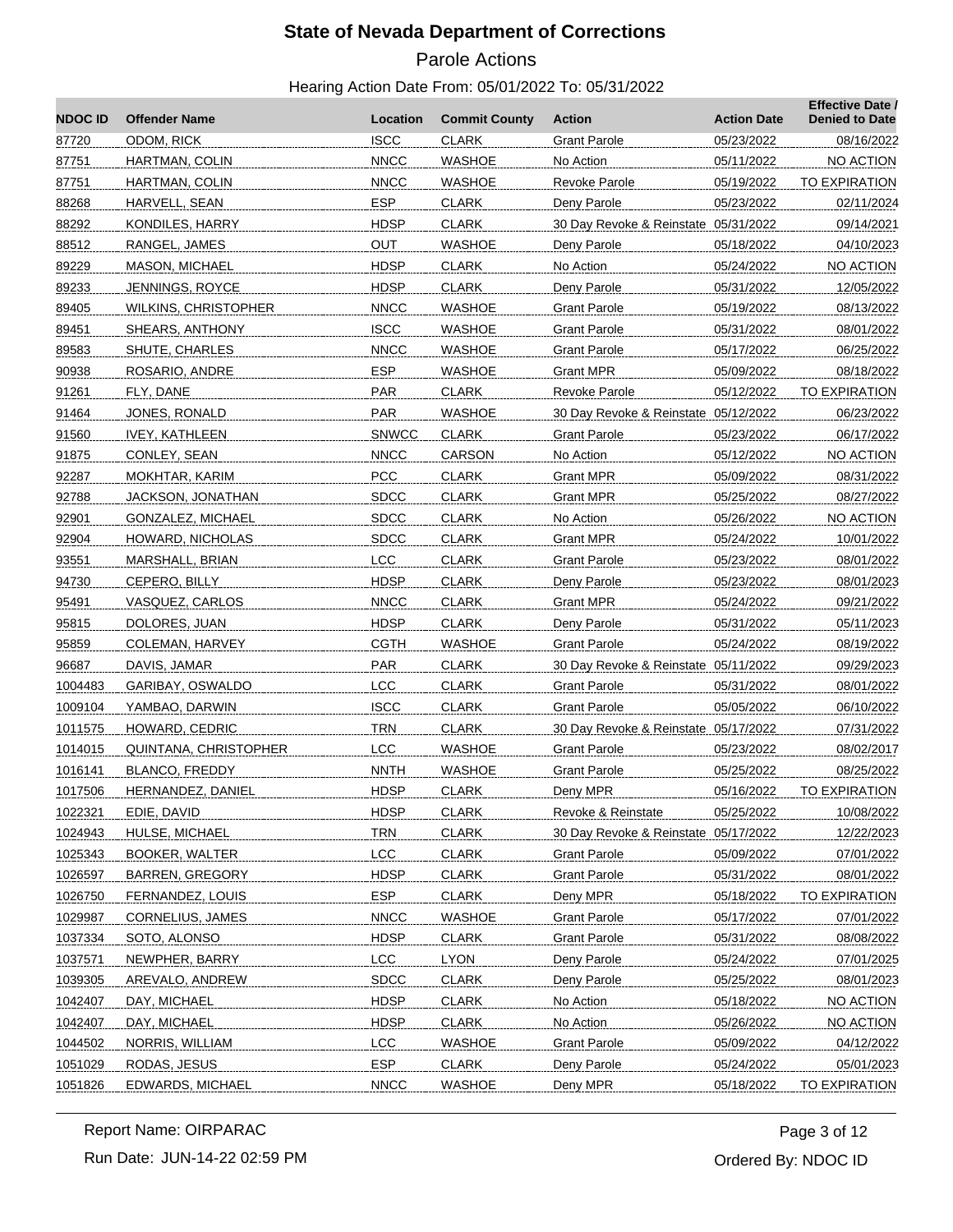# Parole Actions

| <b>NDOCID</b> | <b>Offender Name</b>      | Location     | <b>Commit County</b> | <b>Action</b>        | <b>Action Date</b> | <b>Effective Date /</b><br><b>Denied to Date</b> |
|---------------|---------------------------|--------------|----------------------|----------------------|--------------------|--------------------------------------------------|
| 1052908       | MITCHELL, WILLIAM         | <b>TRN</b>   | <b>CLARK</b>         | <b>Grant Parole</b>  | 05/18/2022         | 08/16/2022                                       |
| 1053776       | GARCIA, ESTEBAN           | <b>ISCC</b>  | <b>CLARK</b>         | Deny Parole          | 05/09/2022         | 08/31/2023                                       |
| 1053853       | HOOPER, KOREY             | <b>SNWCC</b> | <b>CLARK</b>         | <b>Grant Parole</b>  | 05/23/2022         | 08/18/2022                                       |
| 1054304       | ALLEN, NATHANIEL          | <b>SDCC</b>  | <b>WASHOE</b>        | <b>Grant MPR</b>     | 05/05/2022         | 09/10/2022                                       |
| 1054314       | BELTRAN, CARINA           | <b>SNWCC</b> | <b>WASHOE</b>        | <b>Grant MPR</b>     | 05/05/2022         |                                                  |
| 1054314       | BELTRAN, CARINA           | <b>SNWCC</b> | WASHOE               | Rescind              | 05/23/2022         | 11/26/2022                                       |
| 1055153       | ALVAREZ, JOSE             | <b>HDSP</b>  | <b>CHURCHILL</b>     | <b>Grant Parole</b>  | 05/31/2022         | 08/20/2022                                       |
| 1058321       | <b>WASHINGTON, RODNEY</b> | <b>SCC</b>   | <b>WASHOE</b>        | Deny MPR             | 05/25/2022         | TO EXPIRATION                                    |
| 1061613       | HARRIS, JOHN              | <b>HDSP</b>  | <b>CLARK</b>         | Deny Parole          | 05/31/2022         | 11/29/2023                                       |
| 1065542       | MURPHY, MICHAEL           | <b>HDSP</b>  | <b>CLARK</b>         | Deny Parole          | 05/31/2022         | 08/01/2023                                       |
| 1066512       | CANENCIA, JONAH           | <b>HDSP</b>  | <b>CLARK</b>         | Deny MPR             | 05/23/2022         | TO EXPIRATION                                    |
| 1067911       | MWANZA, TACUMA            | <b>NNCC</b>  | <b>WASHOE</b>        | Deny MPR             | 05/19/2022         | TO EXPIRATION                                    |
| 1074065       | BROWN, DEANTHONY          | <b>ISCC</b>  | <b>CLARK</b>         | Deny Parole          | 05/31/2022         | 05/01/2024                                       |
| 1074247       | SOLIS, ANTONIO            | <b>HDSP</b>  | <b>CLARK</b>         | Deny MPR             | 05/31/2022         | <b>TO EXPIRATION</b>                             |
| 1074880       | BOWMAN, NATHAN            | PAR          | WASHOE               | <b>Grant Parole</b>  | 05/09/2022         | 02/11/2022                                       |
| 1075277       | VASQUEZ, JOSHUA           | CCC          | <b>CLARK</b>         | Deny MPR             | 05/31/2022         | <b>TO EXPIRATION</b>                             |
| 1077735       | CARROLL, MARSCEL          | <b>SCC</b>   | <b>NYE</b>           | <b>Grant Parole</b>  | 05/05/2022         | 08/02/2022                                       |
| 1078080       | CUELLAR, MARK             | <b>NNCC</b>  | <b>CARSON</b>        | <b>Grant Parole</b>  | 05/17/2022         | 06/25/2022                                       |
| 1078229       | <b>GREEN, LAWRENCE</b>    | <b>HDSP</b>  | <b>CLARK</b>         | <b>Grant Parole</b>  | 05/16/2022         | 07/18/2022                                       |
| 1079213       | RIFKIN, DANIEL            | <b>NNCC</b>  | <b>WASHOE</b>        | <b>Grant Parole</b>  | 05/24/2022         | 08/06/2022                                       |
| 1080588       | DOUGLAS, MATTHEW          | <b>HDSP</b>  | <b>CLARK</b>         | No Action            | 05/11/2022         | NO ACTION                                        |
| 1081352       | TAFT, PHILIP              | <b>LCC</b>   | <b>CLARK</b>         | Deny Parole          | 05/23/2022         | 08/01/2024                                       |
| 1081809       | ROBISON, KELVIN           | <b>HDSP</b>  | <b>CLARK</b>         | Revoke Parole        | 05/31/2022         | <b>TO EXPIRATION</b>                             |
| 1086155       | COULTER, KC               | <b>SDCC</b>  | <b>CLARK</b>         | Deny Parole          | 05/12/2022         | 04/01/2025                                       |
| 1089006       | JONES, EVERETT            | <b>HDSP</b>  | <b>WHITE PINE</b>    | Deny Parole          | 05/19/2022         | 07/04/2024                                       |
| 1090881       | LUND, DOUGLAS             | <b>NNCC</b>  | <b>ESMERALDA</b>     | <b>Grant Parole</b>  | 05/26/2022         | 08/06/2022                                       |
| 1091410       | MULLANE, JAMES            | <b>NNCC</b>  | <b>WASHOE</b>        | <b>Grant Parole</b>  | 05/26/2022         | 08/29/2022                                       |
| 1093153       | FLORES, JUAN              | <b>ESP</b>   | <b>WASHOE</b>        | Grant MPR            | 05/05/2022         | 09/18/2022                                       |
| 1093429       | KANSKI, WALTER            | <b>HDSP</b>  | <b>CLARK</b>         | No Action            | 05/17/2022         | NO ACTION                                        |
| 1093587       | GALL, DYLAN               | <b>CGTH</b>  | <b>CLARK</b>         | <b>Grant MPR</b>     | 05/10/2022         | 08/08/2022                                       |
| 1094308       | SULLIVAN, ANDREW          | <b>NNCC</b>  | <b>WASHOE</b>        | Revoke Parole        | 05/12/2022         | 05/01/2023                                       |
| 1097213       | ANDRUS, KERRIN            | <b>HDSP</b>  | <b>CLARK</b>         | <b>Revoke Parole</b> | 05/17/2022         | <b>TO EXPIRATION</b>                             |
| 1097798       | <b>BLEAK, BRANDON</b>     | <b>ESP</b>   | <b>CLARK</b>         | Deny Parole          | 05/25/2022         | 09/12/2023                                       |
| 1099864       | WILSON, KYLE              | <b>SDCC</b>  | <b>CLARK</b>         | Deny Parole          | 05/24/2022         | 10/02/2023                                       |
| 1101940       | JONES, JASON              | SDCC         | <b>CLARK</b>         | Deny Parole          | 05/12/2022         | 02/23/2023                                       |
| 1102328       | GARCIA-GAONA, JOSE        | LCC          | CARSON               | <b>Grant Parole</b>  | 05/09/2022         | 08/02/2022                                       |
| 1102990       | <b>HENDERSON, MICHAEL</b> | LCC          | <b>CHURCHILL</b>     | <b>Grant MPR</b>     | 05/31/2022         | 08/16/2022                                       |
| 1104197       | <b>GARDNER, ROBERT</b>    | <b>HDSP</b>  | <b>CLARK</b>         | <b>Revoke Parole</b> | 05/10/2022         | TO EXPIRATION                                    |
| 1104403       | FLORES, ANNETTE           | <b>SNWCC</b> | <b>CLARK</b>         | No Action            | 05/11/2022         | NO ACTION                                        |
| 1104798       | KEMP, DONALD              | <b>CGTH</b>  | <b>WASHOE</b>        | <b>Grant MPR</b>     | 05/09/2022         | 07/24/2022                                       |
| 1104941       | MAYNES, ROMAN             | <b>HDSP</b>  | <b>CLARK</b>         | Deny MPR             | 05/31/2022         | <b>TO EXPIRATION</b>                             |
| 1105780       |                           | <b>HDSP</b>  | <b>CLARK</b>         |                      | 05/23/2022         |                                                  |
|               | <b>TORRES, LUIS</b>       | <b>JCC</b>   | <b>CLARK</b>         | Deny Parole          | 05/09/2022         | 05/23/2023                                       |
| 1108138       | SARGENT, ASHLEY           | <b>NNTH</b>  | CARSON               | <b>Grant Parole</b>  |                    | 05/20/2022                                       |
| 1108209       | SHELINE, ROBERT           |              |                      | <b>Grant Parole</b>  | 05/25/2022         | 08/04/2022                                       |
| 1108611       | GASTON, GARY              | <b>NNCC</b>  | <b>CLARK</b>         | Deny Parole          | 05/24/2022         | 09/01/2024                                       |
| 1110092       | BENNETT, CODY             | <b>ESP</b>   | <b>CLARK</b>         | <b>Grant Parole</b>  | 05/18/2022         | 01/01/2023                                       |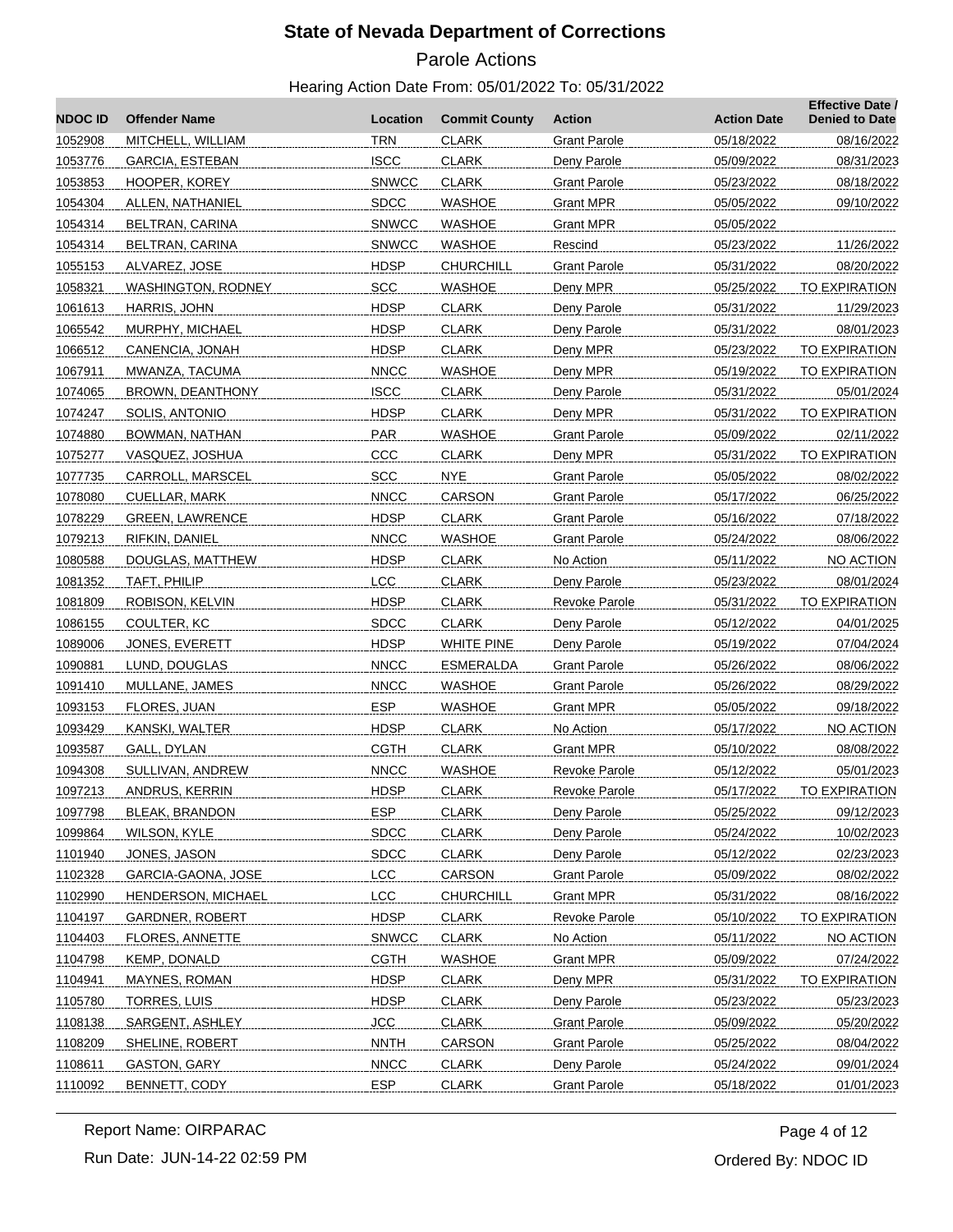# Parole Actions

| <b>NDOC ID</b> | <b>Offender Name</b>   | Location     | <b>Commit County</b> | <b>Action</b>                        | <b>Action Date</b> | <b>Effective Date /</b><br><b>Denied to Date</b> |
|----------------|------------------------|--------------|----------------------|--------------------------------------|--------------------|--------------------------------------------------|
| 1110634        | ROBUSTELLI, JOSEPH     | <b>NNCC</b>  | <b>LYON</b>          | Deny Parole                          | 05/09/2022         | 02/17/2024                                       |
| 1111126        | <b>TOXLER, DENNIS</b>  | <b>HDSP</b>  | <b>CLARK</b>         | <b>Grant Parole</b>                  | 05/31/2022         | 02/01/2023                                       |
| 1111217        | BERRY, MICHAEL         | <b>SDCC</b>  | WASHOE               | <b>Grant Parole</b>                  | 05/05/2022         | 08/04/2022                                       |
| 1111584        | LOPEZ, JARED           | <b>ESP</b>   | <b>CLARK</b>         | Grant MPR                            | 05/05/2022         | 07/10/2022                                       |
| 1113824        | ZEPEDA, FRANCISCO      | <b>HDSP</b>  | <b>CLARK</b>         | No Action                            | 05/24/2022         | NO ACTION                                        |
| 1114126        | LAMBDIN, JAMIE         | <b>SNWCC</b> | <b>WASHOE</b>        | <b>Grant Parole</b>                  | 05/23/2022         | 08/22/2022                                       |
| 1114399        | VONDENEEN, PETER       | <b>HDSP</b>  | <b>CLARK</b>         | <b>Grant Parole</b>                  | 05/31/2022         | 08/15/2022                                       |
| 1115361        | CASTILLO, HILARIO      | <b>HDSP</b>  | <b>CLARK</b>         | Deny Parole                          | 05/31/2022         | 11/06/2023                                       |
| 1115514        | DAVENPORT, JOSHUA      | HDSP         | <b>CLARK</b>         | Deny Parole                          | 05/23/2022         | 08/01/2025                                       |
| 1118322        | RICHARDSON, JHVONNE    | <b>HDSP</b>  | <b>CLARK</b>         | 30 Day Revoke & Reinstate 05/25/2022 |                    | 07/20/2022                                       |
| 1118488        | HERNANDEZ-ALI, ABEL    | <b>HDSP</b>  | <b>CLARK</b>         | Revoke Parole                        | 05/11/2022         | TO EXPIRATION                                    |
| 1119039        | <b>BOLING, MATTHEW</b> | <b>HDSP</b>  | <b>CLARK</b>         | No Action                            | 05/24/2022         | NO ACTION                                        |
| 1119248        | POWELL, DILLON         | HDSP         | <b>CLARK</b>         | <b>Grant Parole</b>                  | 05/16/2022         | 02/23/2022                                       |
| 1120634        | NIVONGSO, TONY         | <b>HCC</b>   | <b>CLARK</b>         | Deny Parole                          | 05/23/2022         | 10/01/2022                                       |
| 1123452        | ORTIZ, ROBERT          | <b>NNTH</b>  | <b>PERSHING</b>      | <b>Grant MPR</b>                     | 05/05/2022         | 08/29/2022                                       |
| 1126153        | CARSON, CASSIDY        | <b>SDCC</b>  | <b>ELKO</b>          | Deny Parole                          | 05/17/2022         | 07/01/2023                                       |
| 1128262        | HALL-COLEMAN, JOVENTRE | <b>ESP</b>   | <b>CLARK</b>         | <b>Grant Parole</b>                  | 05/18/2022         | 08/01/2022                                       |
| 1129602        | MAGPIE, CHARLES        | PAR          | <b>NYE</b>           | Grant MPR                            | 05/05/2022         | 03/31/2022                                       |
| 1132515        | MURRAY, GARY           | <b>NNCC</b>  | <b>CLARK</b>         | <b>Grant Parole</b>                  | 05/26/2022         | 08/07/2022                                       |
| 1132816        | PEDRO, MEGAN           | <b>SNWCC</b> | WASHOE               | Deny Parole                          | 05/23/2022         | 09/02/2024                                       |
| 1133073        | CERVANTES, JOHN        | <b>LCC</b>   | <b>WASHOE</b>        | No Action                            | 05/19/2022         | NO ACTION                                        |
| 1133372        | HARISON, STYRON        | <b>NNCC</b>  | <b>CLARK</b>         | No Action                            | 05/31/2022         | NO ACTION                                        |
| 1133703        | BARKER, JAMES          | <b>LCC</b>   | <b>CLARK</b>         | Deny Parole                          | 05/23/2022         | 12/10/2024                                       |
| 1134977        | MAZURIK, JAYMES        | PAR          | <b>CLARK</b>         | Continue on Parole                   | 05/25/2022         | 05/24/2022                                       |
| 1136688        | VILLANUEVA, SERGIO     | <b>SDCC</b>  | <b>CLARK</b>         | Deny Parole                          | 05/12/2022         | 07/16/2023                                       |
| 1138642        | CANTRELL, DAVID        | <b>NNCC</b>  | <b>DOUGLAS</b>       | Grant MPR                            | 05/24/2022         | 08/23/2022                                       |
| 1139085        | MANOR, KAYSEAN         | <b>HDSP</b>  | <b>CLARK</b>         | Revoke Parole                        | 05/10/2022         | TO EXPIRATION                                    |
| 1139705        | SHOEMAKER, CHRISTOPHER | <b>LCC</b>   | CHURCHILL            | <b>Grant Parole</b>                  | 05/18/2022         | 08/01/2022                                       |
| 1139839        | LAURENCE, PHILLIP      | <b>SDCC</b>  | <b>CLARK</b>         | Grant MPR                            | 05/05/2022         | 09/01/2022                                       |
| 1142453        | DISMUKE, DARREN        | <b>LCC</b>   | <b>CLARK</b>         | Deny Parole                          | 05/18/2022         | 05/01/2023                                       |
| 1142745        | GUMM, JOHN             | <b>HDSP</b>  | <b>CLARK</b>         | 30 Day Revoke & Reinstate 05/25/2022 |                    | 08/30/2022                                       |
| 1142965        | LOPEZ, ERIC            | <b>HDSP</b>  | <b>CLARK</b>         | Deny Parole                          | 05/18/2022         | 01/12/2023                                       |
| 1148252        | HARGER, KASEY          | <b>PAR</b>   | <b>WASHOE</b>        | 30 Day Revoke & Reinstate 05/18/2022 |                    | 10/04/2023                                       |
| 1148336        | AL-KAHIFI, SARKON      | <b>HDSP</b>  | <b>CLARK</b>         | Revoke Parole                        | 05/31/2022         | <b>TO EXPIRATION</b>                             |
| 1149129        | PENTEK, ZOLTAN         | <b>HDSP</b>  | <b>CLARK</b>         | No Action                            | 05/10/2022         | NO ACTION                                        |
| 1151338        | CATALAN, RUDY          | <b>SDCC</b>  | <b>CLARK</b>         | No Action                            | 05/23/2022         | NO ACTION                                        |
| 1153544        | <b>CUENCA, OMAR</b>    | <b>SCC</b>   | <b>WASHOE</b>        | <b>Grant Parole</b>                  | 05/25/2022         | 08/07/2022                                       |
| 1154073        | PHILLIPS, DEREK        | <b>NNCC</b>  | <b>WASHOE</b>        | 90 Day Revoke & Reinstate 05/12/2022 |                    |                                                  |
| 1154628        | LOPEZ, LUIS            | <b>SDCC</b>  | <b>CLARK</b>         | Deny Parole                          | 05/12/2022         | 05/01/2023                                       |
| 1154631        | STEWART, JONATHON      | <b>HDSP</b>  | <b>CLARK</b>         | Deny Parole                          | 05/31/2022         | 03/07/2023                                       |
| 1156738        | CONGER, ERIC           | <b>HDSP</b>  | <b>CLARK</b>         | <b>Revoke Parole</b>                 | 05/31/2022         | TO EXPIRATION                                    |
| 1157844        | <b>BELL, MARIO</b>     | <b>HDSP</b>  | <b>CLARK</b>         | Deny Parole                          | 05/31/2022         | 08/09/2023                                       |
| 1158833        | PAZ, ANGEL             | <b>HCC</b>   | <b>CLARK</b>         | <b>Grant MPR</b>                     | 05/05/2022         | 08/22/2022                                       |
| 1159201        | MOOD, BRANDEN          | <b>SDCC</b>  | <b>LYON</b>          | <b>Grant Parole</b>                  | 05/12/2022         | 08/15/2022                                       |
| 1159305        | <b>BLINN, AUSTIN</b>   | <b>PAR</b>   | <b>CLARK</b>         | 30 Day Revoke & Reinstate 05/09/2022 |                    | 09/15/2016                                       |
| 1160849        | SHELTON, BRUCE         | <b>CGTH</b>  | <b>CLARK</b>         | Deny Parole                          | 05/24/2022         | 05/01/2023                                       |
|                |                        |              |                      |                                      |                    |                                                  |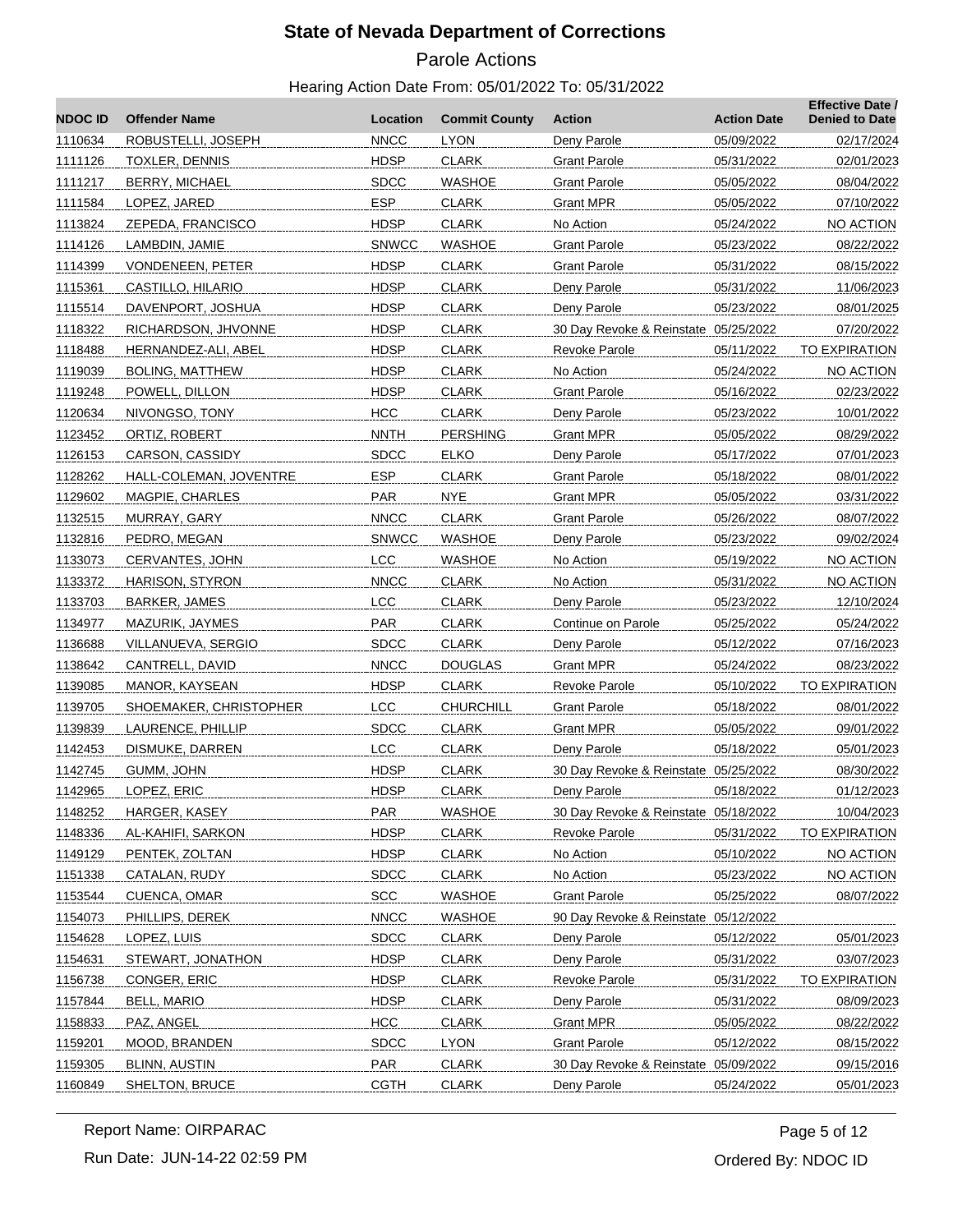# Parole Actions

## Hearing Action Date From: 05/01/2022 To: 05/31/2022

| <b>NDOC ID</b> | <b>Offender Name</b>       | Location     | <b>Commit County</b> | Action                               | <b>Action Date</b> | <b>Effective Date /</b><br><b>Denied to Date</b> |
|----------------|----------------------------|--------------|----------------------|--------------------------------------|--------------------|--------------------------------------------------|
| 1160936        | BOYD, LASHUN               | <b>SDCC</b>  | <b>CLARK</b>         | <b>Grant MPR</b>                     | 05/12/2022         |                                                  |
| 1160971        | BERRIE, DOMINIC            | <b>ISCC</b>  | <b>CLARK</b>         | Deny Parole                          | 05/31/2022         | 08/01/2023                                       |
| 1165418        | HANEY, BRAGG               | <b>OUT</b>   | <b>CLARK</b>         | No Action                            | 05/10/2022         | NO ACTION                                        |
| 1167801        | ROMERO-RUIZ, MICHAEL       | <b>SDCC</b>  | <b>CLARK</b>         | Grant MPR                            | 05/31/2022         | 09/20/2022                                       |
| 1168342        | TURNOW, SAMUEL             | <b>LCC</b>   | <b>WASHOE</b>        | Grant MPR                            | 05/18/2022         | 08/12/2022                                       |
| 1169844        | JONES, GEOFFREY            | <b>HDSP</b>  | <b>CLARK</b>         | <b>Revoke Parole</b>                 | 05/31/2022         | TO EXPIRATION                                    |
| 1171782        | RENTERIA, SABINO           | <b>HDSP</b>  | <b>CLARK</b>         | Deny MPR                             | 05/23/2022         | TO EXPIRATION                                    |
| 1172795        | FATUTOA, DOWNEY            | <b>HDSP</b>  | <b>CLARK</b>         | 30 Day Revoke & Reinstate 05/25/2022 |                    | 07/22/2022                                       |
| 1173054        | JONES, ERIC                | <b>ISCC</b>  | <b>CLARK</b>         | <b>Grant Parole</b>                  | 05/31/2022         | 08/15/2022                                       |
| 1173113        | ROLLINS, KELLIE            | <b>SNWCC</b> | <b>CLARK</b>         | No Action                            | 05/11/2022         | NO ACTION                                        |
| 1174429        | SWISHER, JOHN              | <b>ESP</b>   | <b>CLARK</b>         | Grant Parole                         | 05/24/2022         | 08/20/2022                                       |
| 1176158        | MUELLER, SIEGFRIED         | <b>NNCC</b>  | <b>CHURCHILL</b>     | Deny Parole                          | 05/24/2022         | 07/05/2023                                       |
| 1176611        | JOHNSON, ZACHARY           | <b>SCC</b>   | <b>WASHOE</b>        | Grant Parole                         | 05/09/2022         | 07/18/2022                                       |
| 1177587        | KAY, JOSHUA                | <b>NNCC</b>  | <b>ELKO</b>          | Deny Parole                          | 05/19/2022         | 04/19/2023                                       |
| 1177740        | OLIVER, VANESHIA           | <b>SNWCC</b> | <b>CLARK</b>         | No Action                            | 05/25/2022         | NO ACTION                                        |
| 1179390        | MEZHER, RONNY              | <b>ESP</b>   | <b>CLARK</b>         | <b>Grant MPR</b>                     | 05/09/2022         | 08/15/2022                                       |
| 1179665        | SANDERS, CAILUB            | <b>ISCC</b>  | <b>CLARK</b>         | Deny Parole                          | 05/09/2022         | 04/01/2023                                       |
| 1180152        | HILL, WILLIAM              | <b>HDSP</b>  | <b>WASHOE</b>        | Deny Parole                          | 05/31/2022         | 09/13/2023                                       |
| 1180671        | SPARKS, RYDER              | <b>NNCC</b>  | WASHOE               | Grant Parole                         | 05/17/2022         | 05/24/2022                                       |
| 1180735        | WILLIAMS, DAVID            | <b>ESP</b>   | <b>CLARK</b>         | Deny MPR                             | 05/24/2022         | TO EXPIRATION                                    |
| 1181393        | ALLEN, REYNALDO            | <b>HDSP</b>  | <b>CLARK</b>         | <b>Grant Parole</b>                  | 05/31/2022         | 07/28/2022                                       |
| 1181752        | GARCIA-ANGUIANO, GLORIA    | <b>JCC</b>   | <b>WASHOE</b>        | Grant Parole                         | 05/09/2022         | 07/12/2022                                       |
| 1181768        | CARRANZA, JOHNNY           | <b>CGTH</b>  | <b>CLARK</b>         | Deny Parole                          | 05/19/2022         | 03/01/2025                                       |
| 1182189        | GONZALES, CRISTIAN         | <b>SCC</b>   | <b>HUMBOLDT</b>      | Grant MPR                            | 05/05/2022         | 08/29/2022                                       |
| 1182716        | WALSH, CHRISTOPHER         | <b>HDSP</b>  | <b>CLARK</b>         | Rescind                              | 05/09/2022         | 10/14/2022                                       |
| 1183442        | PFEIFFER, ARTHUR           | <b>HDSP</b>  | WASHOE               | Grant Parole                         | 05/23/2022         | 05/18/2022                                       |
| 1183567        | CHAIDEZ, MARIO             | <b>PAR</b>   | <b>CLARK</b>         | <b>Grant Parole</b>                  | 05/16/2022         | 05/22/2022                                       |
| 1183869        | HILL, HARRY                | <b>WCC</b>   | <b>WASHOE</b>        | Deny Parole                          | 05/31/2022         | 02/18/2023                                       |
| 1183869        | HILL, HARRY                | <b>WCC</b>   | <b>WASHOE</b>        | No Action                            | 05/16/2022         | NO ACTION                                        |
| 1184033        | HARRISON, ISAAC            | <b>HDSP</b>  | <b>CLARK</b>         | No Action                            | 05/10/2022         | NO ACTION                                        |
| 1184439        | ROBLE, GREGORY             | <b>ESP</b>   | <b>CLARK</b>         | Deny Parole                          | 05/18/2022         | 05/01/2023                                       |
| 1184553        | <b>GONZALES, ALEXANDER</b> | <b>HDSP</b>  | <b>CLARK</b>         | No Action                            | 05/16/2022         | NO ACTION                                        |
| 1186640        | HENDRIX, MITZI             | <b>PAR</b>   | <b>CLARK</b>         | Continue on Parole                   | 05/11/2022         | 05/11/2022                                       |
| 1186788        | FREDIEU, MICHAEL           | <b>HDSP</b>  | <b>CLARK</b>         | <b>Grant Parole</b>                  | 05/31/2022         | 08/13/2022                                       |
| 1187096        | WALKER, KEVIN              | <b>SDCC</b>  | <b>CLARK</b>         | <b>Grant MPR</b>                     | 05/05/2022         | 09/04/2022                                       |
| 1188270        | THOMAS, ANTHONY            | <b>SDCC</b>  | <b>CLARK</b>         | Deny Parole                          | 05/12/2022         | 06/25/2023                                       |
| 1191222        | NEUMANN, TYLER             | <b>SDCC</b>  | <b>ELKO</b>          | Deny Parole                          | 05/24/2022         | 08/01/2023                                       |
| 1191235        | JONES, ROBERT              | <b>HDSP</b>  | <b>CLARK</b>         | <b>Grant MPR</b>                     | 05/05/2022         | 08/19/2022                                       |
| 1192620        | <b>HEATH, AUSTIN</b>       | <b>SDCC</b>  | <b>CLARK</b>         | Deny Parole                          | 05/12/2022         | 02/08/2023                                       |
| 1192804        | <b>FOSTER, ARTHUR</b>      | <b>SDCC</b>  | <b>CLARK</b>         | No Action                            | 05/24/2022         | NO ACTION                                        |
| 1193172        | VIDAL, ROBERTO             | <b>ISCC</b>  | <b>CLARK</b>         | Deny Parole                          | 05/31/2022         | 03/25/2023                                       |
| 1193807        | PAGE, ANTHONY              | <b>ISCC</b>  | <b>CLARK</b>         | <b>Grant Parole</b>                  | 05/09/2022         | 07/04/2022                                       |
| 1194596        | SEAVERS, DAMIAN            | ESP.         | <b>WASHOE</b>        | <b>Grant MPR</b>                     | 05/18/2022         | 08/28/2022                                       |
| 1195417        | MOUNTAIN, QUINCY           | <b>SDCC</b>  | <b>WASHOE</b>        | <b>Grant MPR</b>                     | 05/05/2022         | 08/20/2022                                       |
| 1195419        | SPIEGEL, JARED             | SCC          | <b>WASHOE</b>        | <b>Grant MPR</b>                     | 05/25/2022         | 08/20/2022                                       |
| 1196406        | URIBE, ANGELO              | <b>HDSP</b>  | <b>CLARK</b>         | Revoke & Reinstate                   | 05/11/2022         | 08/15/2023                                       |

Run Date: JUN-14-22 02:59 PM Report Name: OIRPARAC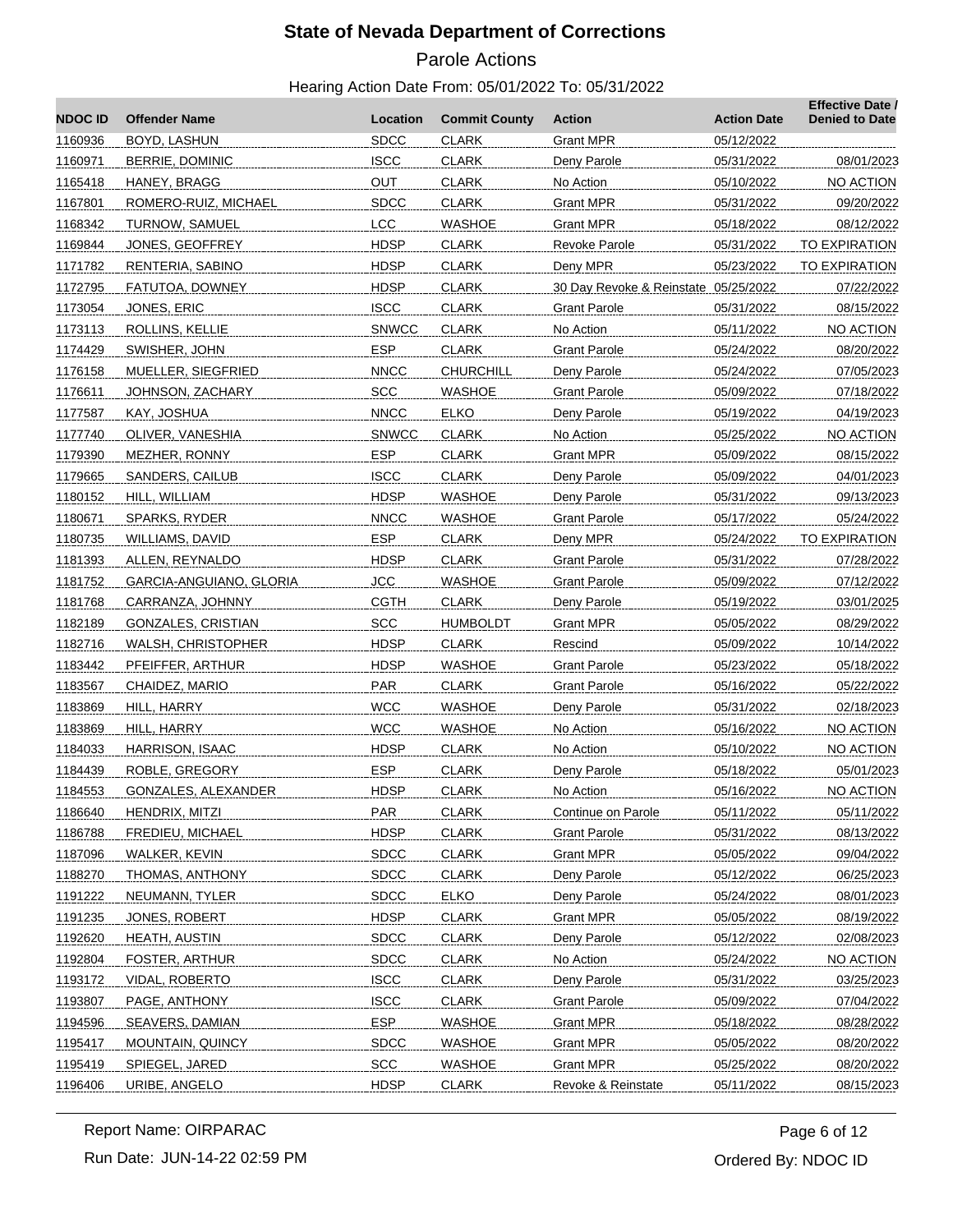# Parole Actions

| <b>NDOC ID</b> | <b>Offender Name</b>          | Location     | <b>Commit County</b> | <b>Action</b>                        | <b>Action Date</b> | <b>Effective Date /</b><br><b>Denied to Date</b> |
|----------------|-------------------------------|--------------|----------------------|--------------------------------------|--------------------|--------------------------------------------------|
| 1196458        | HINDS, JACE                   | <b>NNCC</b>  | HUMBOLDT             | Deny MPR                             | 05/24/2022         | <b>TO EXPIRATION</b>                             |
| 1196566        | HOPE, TERRELL                 | <b>HDSP</b>  | <b>CLARK</b>         | No Action                            | 05/31/2022         | NO ACTION                                        |
| 1197879        | WHITAKER, TODD                | <b>ESP</b>   | <b>CLARK</b>         | <b>Grant Parole</b>                  | 05/24/2022         | 08/19/2022                                       |
| 1197884        | KELLOGG, MICHAEL              | <b>SDCC</b>  | <b>CLARK</b>         | Deny Parole                          | 05/25/2022         | 05/07/2023                                       |
| 1198686        | REYESCAMPOS, JORGE            | HDSP         | <b>CLARK</b>         | Revoke MPR                           | 05/11/2022         | <b>TO EXPIRATION</b>                             |
| 1198865        | <b>BUCKNER, BRIAN</b>         | <b>HDSP</b>  | <b>CLARK</b>         | <b>Grant MPR</b>                     | 05/31/2022         | 06/20/2022                                       |
| 1201208        | COLLINS, BRITTANEY            | <b>SNWCC</b> | <b>CLARK</b>         | No Action                            | 05/11/2022         | NO ACTION                                        |
| 1202015        | MENDEZ, RUBEN                 | <b>SDCC</b>  | <b>CLARK</b>         | <b>Grant Parole</b>                  | 05/25/2022         | 08/06/2022                                       |
| 1202152        | ROBLES, RAYMOND               | <b>NNCC</b>  | <b>WASHOE</b>        | 90 Day Revoke & Reinstate 05/19/2022 |                    | 09/20/2022                                       |
| 1203616        | RIGGS, JACOB                  | <b>NNCC</b>  | <b>WASHOE</b>        | 90 Day Revoke & Reinstate 05/19/2022 |                    | 08/21/2019                                       |
| 1204908        | LOPEZ, NESTOR                 | <b>NNTH</b>  | WASHOE               | <b>Grant Parole</b>                  | 05/25/2022         | 08/30/2022                                       |
| 1205947        | <b>MONROY, CHRISTIAN</b>      | <b>HDSP</b>  | <b>WASHOE</b>        | Deny Parole                          | 05/31/2022         | 12/05/2022                                       |
| 1205987        | <b>OVERBAY, STEPHANIE</b>     | <b>PAR</b>   | <b>CLARK</b>         | 30 Day Revoke & Reinstate 05/11/2022 |                    | 07/24/2022                                       |
| 1206075        | COTA, MICHAEL                 | <b>ESP</b>   | <b>DOUGLAS</b>       | <b>Grant Parole</b>                  | 05/18/2022         | 08/01/2022                                       |
| 1206870        | GARDNER, RICHARD              | <b>PAR</b>   | WASHOE               | 30 Day Revoke & Reinstate 05/12/2022 |                    | 12/22/2022                                       |
| 1207431        | MIDDLETON, JAMES              | <b>ISCC</b>  | CLARK                | <b>Grant Parole</b>                  | 05/31/2022         | 08/18/2022                                       |
| 1207900        | LAFAVE, ISAYAH                | <b>HDSP</b>  | <b>CLARK</b>         | <b>Grant Parole</b>                  | 05/05/2022         | 08/18/2022                                       |
| 1208319        | COOPER, JAMIE                 | <b>JCC</b>   | <b>WASHOE</b>        | <b>Grant Parole</b>                  | 05/05/2022         | 05/15/2022                                       |
| 1208331        | PARKER, DANA                  | <b>SNWCC</b> | WASHOE               | Revoke Parole                        | 05/19/2022         | TO EXPIRATION                                    |
| 1208447        | MARTINEZ, ANDREW              | <b>HDSP</b>  | CLARK                | No Action                            | 05/19/2022         | NO ACTION                                        |
| 1208784        | FIERRO, ARMANDO               | <b>LCC</b>   | <b>CLARK</b>         | Deny MPR                             | 05/23/2022         | TO EXPIRATION                                    |
| 1208964        | WALLACE, CONRAD               | <b>WCC</b>   | <b>NYE</b>           | <b>Grant Parole</b>                  | 05/09/2022         | 07/20/2022                                       |
| 1209091        | ROBLES, ANTHONY               | <b>ESP</b>   | WASHOE               | <b>Grant Parole</b>                  | 05/24/2022         | 08/30/2022                                       |
| 1209408        | ADAMS, TYREE                  | <b>NNCC</b>  | WASHOE               | Grant MPR                            | 05/09/2022         | 08/12/2022                                       |
| 1209845        | FRANKLIN, PERRY               | <b>SDCC</b>  | <b>CLARK</b>         | Deny Parole                          | 05/25/2022         | 08/01/2023                                       |
| 1209987        | VARGAS, ERIC                  | <b>PCC</b>   | <b>CLARK</b>         | <b>Grant MPR</b>                     | 05/24/2022         | 08/29/2022                                       |
| 1210562        | REGALADO-RIVERA, RICARDO      | <b>SDCC</b>  | WASHOE               | <b>Grant Parole</b>                  | 05/09/2022         | 08/08/2022                                       |
| 1210817        | MEHERIN, BRANDON              | <b>PAR</b>   | <b>CLARK</b>         | 30 Day Revoke & Reinstate 05/25/2022 |                    | 11/07/2022                                       |
| 1210830        | HENDERSHAW, LAMONT            | <b>NNCC</b>  | <b>WASHOE</b>        | <b>Grant Parole</b>                  | 05/09/2022         | 07/22/2022                                       |
| 1210832        | RODRIGUEZ, JOSE               | <b>NNCC</b>  | WASHOE               | <b>Grant Parole</b>                  | 05/26/2022         | 07/01/2022                                       |
| 1211201        | HOWELL, JACCOB                | <b>LCC</b>   | DOUGLAS              | Grant MPR                            | 05/23/2022         | 08/25/2022                                       |
| 1211351        | <b>TRAVIS, CHEYANA</b>        | <b>JCC</b>   | <b>WASHOE</b>        | <b>Grant Parole</b>                  | 05/09/2022         | 08/29/2022                                       |
| 1213419        | HEADLEY, CORY                 | <b>HDSP</b>  | <b>CLARK</b>         | Deny Parole                          | 05/23/2022         | 02/25/2023                                       |
| 1214066        | GOULDIN, BRANDON              | <b>SDCC</b>  | <b>CLARK</b>         | No Action                            | 05/16/2022         | NO ACTION                                        |
| 1215815        | HARWOOD, CHRISTOPHER          | <b>HDSP</b>  | <b>CLARK</b>         | <b>Grant Parole</b>                  | 05/31/2022         | 08/01/2022                                       |
| 1216397        | MCCANTS, LIVONIAN             | <b>ESP</b>   | <b>CLARK</b>         | <b>Grant Parole</b>                  | 05/24/2022         | 08/07/2022                                       |
| 1217064        | TURNER, MARK                  | <b>HDSP</b>  | <b>CLARK</b>         | Deny MPR                             | 05/31/2022         | TO EXPIRATION                                    |
| 1218001        | JONES, RANDY                  | <b>SCC</b>   | <b>WASHOE</b>        | <b>Grant Parole</b>                  | 05/25/2022         | 04/01/2022                                       |
| 1219041        | HERNANDEZ, ERIC               | <b>ISCC</b>  | <b>CLARK</b>         | <b>Grant Parole</b>                  | 05/31/2022         | 08/13/2022                                       |
| 1219428        | DERRYBERRY, BRIAN             | <b>HDSP</b>  | <b>CLARK</b>         | <b>Grant MPR</b>                     | 05/23/2022         | 08/11/2022                                       |
| 1219733        | CHAMBERS-RICHIE, GEOVAUGHANII | <b>SDCC</b>  | <b>WASHOE</b>        | Deny Parole                          | 05/25/2022         | 09/19/2023                                       |
| 1220480        | FLEMING, JOSHUA               | <b>NNCC</b>  | <b>WASHOE</b>        | <b>Grant MPR</b>                     | 05/19/2022         | 08/06/2022                                       |
| 1221129        | LIESEGANG, CLAY               | <b>ISCC</b>  | <b>WASHOE</b>        | <b>Grant MPR</b>                     | 05/16/2022         | 05/12/2022                                       |
| 1221769        | LEE, JONATHAN                 | <b>HDSP</b>  | <b>CLARK</b>         | No Action                            | 05/24/2022         | NO ACTION                                        |
| 1221892        | JENNINGS, ARTHUR              | <b>HDSP</b>  | <b>CLARK</b>         | <b>Revoke Parole</b>                 | 05/25/2022         | <b>TO EXPIRATION</b>                             |
| 1222222        | WORKS, ADRIAN                 | <b>HDSP</b>  | <b>CLARK</b>         | <b>Grant Parole</b>                  | 05/23/2022         | 08/19/2022                                       |
|                |                               |              |                      |                                      |                    |                                                  |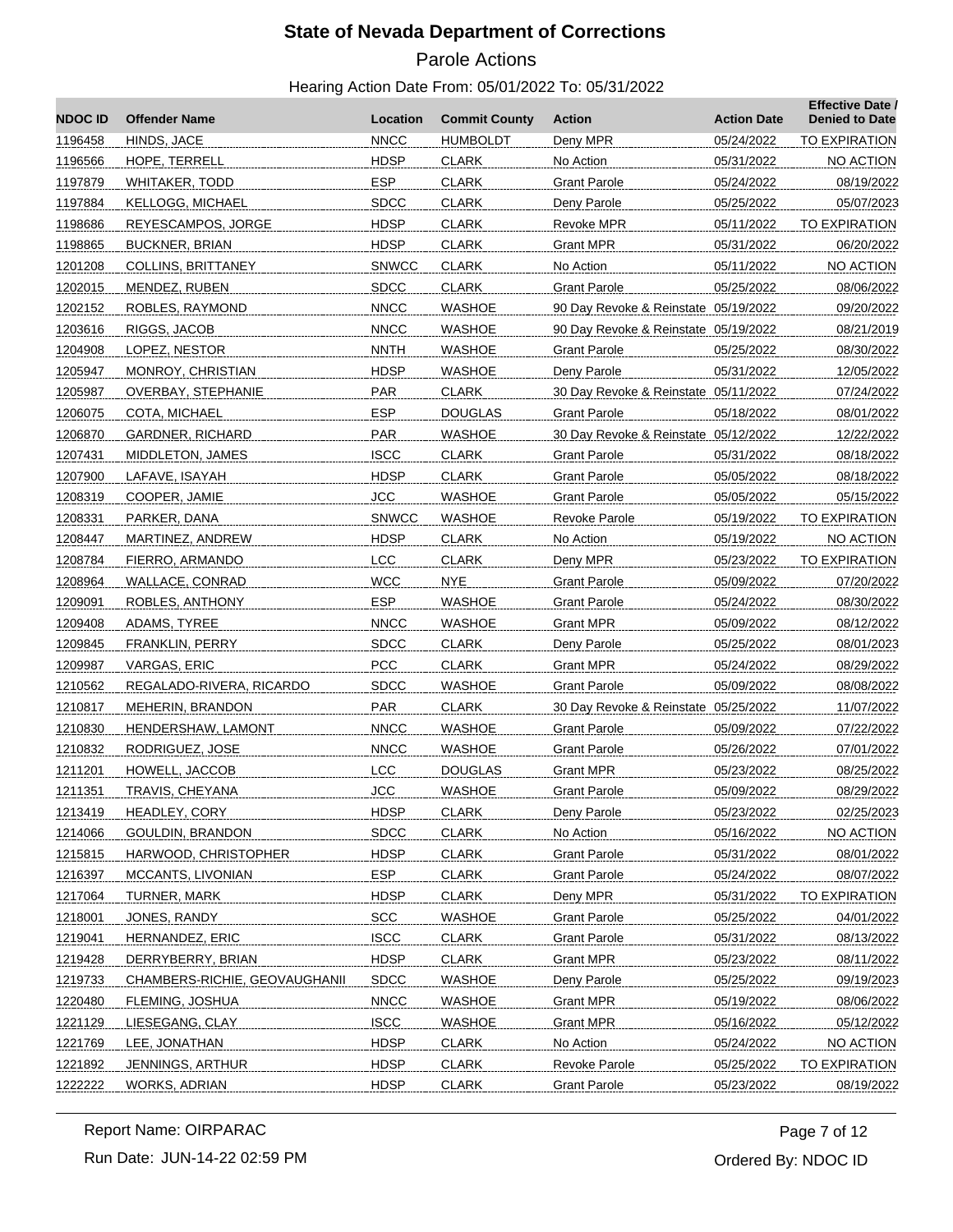# Parole Actions

| <b>NDOCID</b> | <b>Offender Name</b>     | Location     | <b>Commit County</b> | <b>Action</b>                        | <b>Action Date</b> | <b>Effective Date /</b><br><b>Denied to Date</b> |
|---------------|--------------------------|--------------|----------------------|--------------------------------------|--------------------|--------------------------------------------------|
| 1222298       | HADDICK, JOSEPH          | <b>OSC</b>   | <b>CLARK</b>         | No Action                            | 05/31/2022         | NO ACTION                                        |
| 1223021       | RICHARDS, ERICK          | <b>SDCC</b>  | <b>CLARK</b>         | Deny MPR                             | 05/12/2022         | <b>TO EXPIRATION</b>                             |
| 1223371       | CARVAJAL, WILLIAM        | <b>SDCC</b>  | <b>CLARK</b>         | <b>Grant MPR</b>                     | 05/12/2022         | 09/19/2022                                       |
| 1223520       | MARTINEZ, ANTONIO        | <b>HDSP</b>  | <b>CLARK</b>         | Grant MPR                            | 05/31/2022         | 09/10/2022                                       |
| 1223660       | MAYLE, ALAN              | <b>HDSP</b>  | <b>CLARK</b>         | Deny MPR                             | 05/23/2022         | <b>TO EXPIRATION</b>                             |
| 1223733       | KOEHLER, MATTHEW         | <b>HDSP</b>  | <b>NYE</b>           | <b>Grant MPR</b>                     | 05/16/2022         | 07/17/2022                                       |
| 1223826       | MCDOWELL, ANTHONY        | <b>HDSP</b>  | <b>CLARK</b>         | Deny Parole                          | 05/31/2022         | 12/08/2022                                       |
| 1224119       | VISESIO, OTTO            | <b>WSCC</b>  | <b>WASHOE</b>        | Deny Parole                          | 05/24/2022         | 02/27/2023                                       |
| 1224227       | GARCIA, ESTEBAN          | <b>HDSP</b>  | <b>CLARK</b>         | Grant MPR                            | 05/23/2022         | 07/29/2022                                       |
| 1225986       | SMITH, MARK              | <b>HDSP</b>  | <b>CLARK</b>         | Deny Parole                          | 05/23/2022         | 04/25/2025                                       |
| 1226031       | THOMPSON, REX            | <b>ISCC</b>  | <b>WASHOE</b>        | Grant Parole                         | 05/31/2022         | 08/17/2022                                       |
| 1226589       | <b>CRUSE, RICHARD</b>    | <b>HDSP</b>  | <b>CLARK</b>         | No Action                            | 05/10/2022         | NO ACTION                                        |
| 1226661       | JORDAN, MICHAEL          | <b>SDCC</b>  | <b>DOUGLAS</b>       | Deny Parole                          | 05/24/2022         | 05/26/2023                                       |
| 1226938       | ARTIS, MARTEL            | <b>HDSP</b>  | <b>CLARK</b>         | Revoke MPR                           | 05/31/2022         | <b>TO EXPIRATION</b>                             |
| 1227141       | CLARK, JAVON             | <b>HDSP</b>  | <b>CLARK</b>         | Deny Parole                          | 05/16/2022         | 06/26/2023                                       |
| 1228435       | CERVANTES, ALEXANDER     | <b>NNCC</b>  | WASHOE               | No Action                            | 05/18/2022         | <b>NO ACTION</b>                                 |
| 1228723       | GIBSON, BOE              | <b>ISCC</b>  | <b>WHITE PINE</b>    | <b>Grant Parole</b>                  | 05/05/2022         | 07/25/2022                                       |
| 1228724       | WILLIAMS, QUINN          | <b>HDSP</b>  | <b>CLARK</b>         | <b>Grant MPR</b>                     | 05/23/2022         | 08/02/2022                                       |
| 1229224       | PALENCIA-MARROQUIN, OTTO | LCC          | <b>WASHOE</b>        | Grant Parole                         | 05/18/2022         | 08/27/2022                                       |
| 1229591       | JONES, MAURICE           | OUT          | <b>CLARK</b>         | No Action                            | 05/17/2022         | NO ACTION                                        |
| 1229798       | PORTER, JUSTIN           | <b>HDSP</b>  | <b>CHURCHILL</b>     | <b>Grant Parole</b>                  | 05/31/2022         | 08/08/2022                                       |
| 1230105       | SCOTT-GARDON, DEAVON     | <b>NNCC</b>  | <b>WASHOE</b>        | <b>Revoke Parole</b>                 | 05/19/2022         | TO EXPIRATION                                    |
| 1230148       | ASHLEY, WILLIAM          | <b>HDSP</b>  | <b>CLARK</b>         | Deny Parole                          | 05/31/2022         | 08/12/2023                                       |
| 1230791       | ADAMS, ROBERT            | <b>NNCC</b>  | WASHOE               | 30 Day Revoke & Reinstate 05/19/2022 |                    | 01/01/2026                                       |
| 1231801       | MARTINACHE, RAFAEL       | <b>NNCC</b>  | <b>WASHOE</b>        | <b>Revoke Parole</b>                 | 05/19/2022         | TO EXPIRATION                                    |
| 1232020       | TAYLOR-FAIRBANKS, REX    | <b>HDSP</b>  | <b>CLARK</b>         | <b>Revoke Parole</b>                 | 05/25/2022         | TO EXPIRATION                                    |
| 1233076       | RODRIGUEZ, ROBERT        | <b>UMC</b>   | <b>WASHOE</b>        | Revoke Parole                        | 05/12/2022         | TO EXPIRATION                                    |
| 1233359       | WILSON, TIM              | LCC          | <b>WASHOE</b>        | <b>Grant Parole</b>                  | 05/18/2022         | 08/08/2022                                       |
| 1233604       | HOPSON, EMILE            | <b>HDSP</b>  | <b>CLARK</b>         | Grant MPR                            | 05/05/2022         | 08/19/2022                                       |
| 1234529       | <b>BELUE, AMBER</b>      | PAR          | <b>CLARK</b>         | <b>Grant Early Discharge</b>         | 05/16/2022         | 09/12/2022                                       |
| 1234531       | OWENS, SITERIA           | <b>SNWCC</b> | <b>CLARK</b>         | Revoke Parole                        | 05/11/2022         | <b>TO EXPIRATION</b>                             |
| 1234532       | WATTS, PATRICIA          | <b>SNWCC</b> | CLARK                | Deny Parole                          | 05/11/2022         | 12/02/2023                                       |
| 1234749       | HARGIS, JAMES            | <b>SDCC</b>  | <b>CLARK</b>         | Deny Parole                          | 05/12/2022         | 04/25/2023                                       |
| 1234750       | WINCE, RICKY             | CCC          | <b>CLARK</b>         | <b>Grant MPR</b>                     | 05/25/2022         | 08/26/2022                                       |
| 1235190       | VALDEZ, ANTHONY          | ESP.         | <b>DOUGLAS</b>       | No Action                            | 05/16/2022         | NO ACTION                                        |
| 1235557       | WANNER, DONALD           | <b>NNCC</b>  | <b>PERSHING</b>      | <b>Grant Parole</b>                  | 05/18/2022         | 06/22/2022                                       |
| 1235815       | ADAMSON, ANTHONY         | <b>HDSP</b>  | <b>CLARK</b>         | 90 Day Revoke & Reinstate 05/17/2022 |                    | 05/04/2022                                       |
| 1236208       | SANCHEZ, BRANDON         | <b>SDCC</b>  | CARSON               | <b>Grant Parole</b>                  | 05/24/2022         | 08/20/2022                                       |
| 1236260       | YOUNG, CAMERON           | OSC          | <b>CLARK</b>         | No Action                            | 05/31/2022         | NO ACTION                                        |
| 1236282       | RIMER, NICOLE            | <b>OUT</b>   | <b>WASHOE</b>        | 30 Day Revoke & Reinstate 05/12/2022 |                    | 06/10/2022                                       |
| 1236409       | MATHIS, DEZHONTE         | <b>HDSP</b>  | <b>CLARK</b>         | <b>Grant MPR</b>                     | 05/23/2022         | 08/22/2022                                       |
| 1236415       | RAMIREZ-PEREZ, DARWIN    | <b>NNCC</b>  | <b>WASHOE</b>        | Deny Parole                          | 05/24/2022         | 06/01/2023                                       |
| 1236902       | WEEKS, JUSTIN            | <b>NNCC</b>  | <b>WASHOE</b>        | <b>Revoke MPR</b>                    | 05/12/2022         | <b>TO EXPIRATION</b>                             |
| 1237195       | CORBIN, FERNANDO         | <b>HDSP</b>  | <b>CLARK</b>         | <b>Grant Parole</b>                  | 05/31/2022         | 08/10/2022                                       |
| 1237428       | DIGGS, TRE               | <b>HDSP</b>  | <b>CLARK</b>         | <b>Grant Parole</b>                  | 05/31/2022         | 08/28/2022                                       |
| 1237677       | MILLER, DOMENIQUE        | <b>OUT</b>   | <b>CLARK</b>         | 30 Day Revoke & Reinstate 05/17/2022 |                    | 06/06/2022                                       |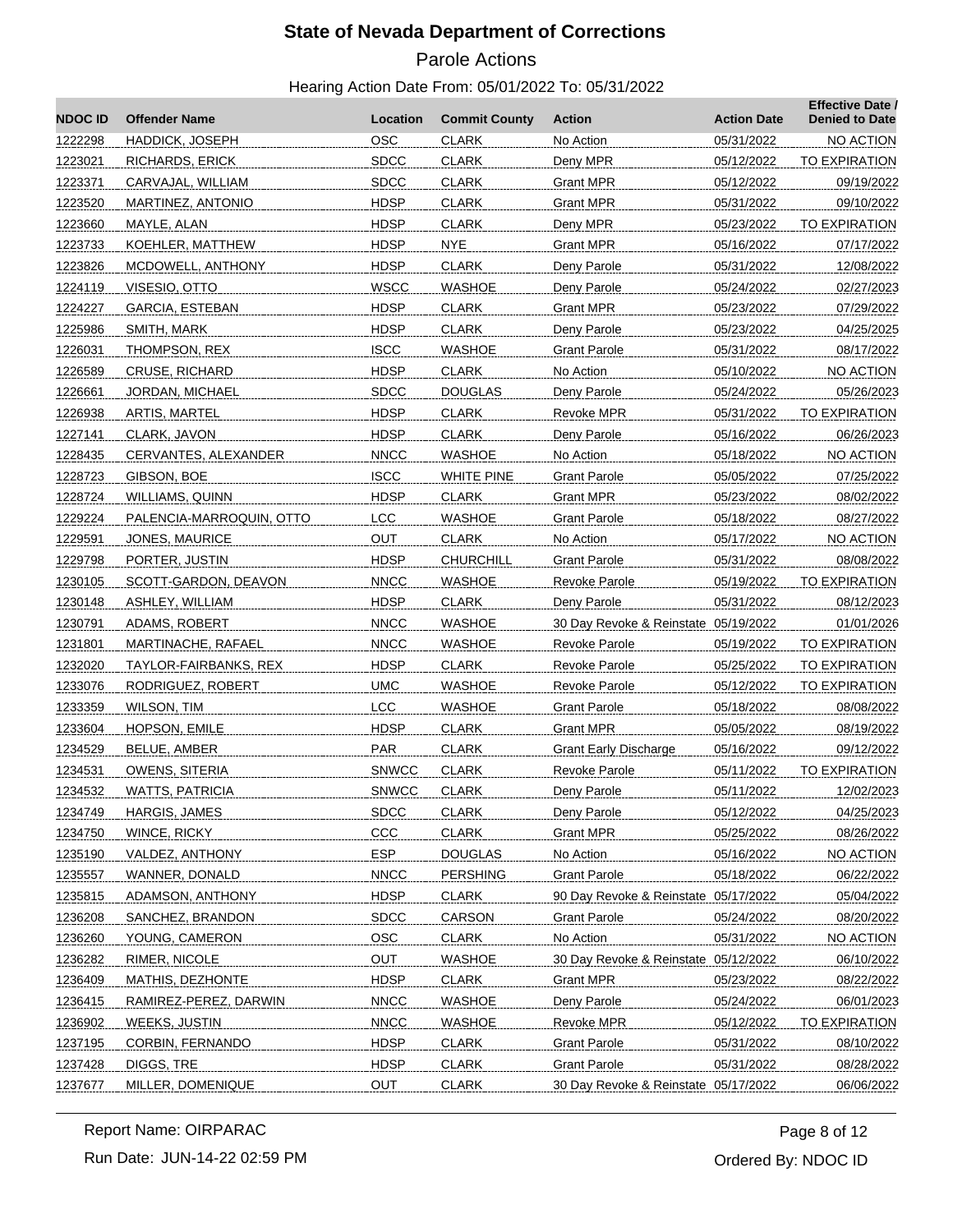# Parole Actions

#### Hearing Action Date From: 05/01/2022 To: 05/31/2022

| <b>NDOC ID</b> | <b>Offender Name</b>   | Location     | <b>Commit County</b> | Action                               | <b>Action Date</b> | <b>Effective Date /</b><br><b>Denied to Date</b> |
|----------------|------------------------|--------------|----------------------|--------------------------------------|--------------------|--------------------------------------------------|
| 1237801        | QUAADMAN, DAMIEN       | <b>SDCC</b>  | <b>CLARK</b>         | <b>Grant MPR</b>                     | 05/05/2022         | 08/20/2022                                       |
| 1237913        | ACUNA, GABRIEL         | SCC          | <b>WASHOE</b>        | 90 Day Revoke & Reinstate 05/12/2022 |                    | 01/13/2023                                       |
| 1238163        | HORNE, JOSHUA          | <b>HDSP</b>  | NYE                  | Revoke Parole                        | 05/11/2022         | <b>TO EXPIRATION</b>                             |
| 1238178        | OCHOA, FRANK           | <b>SDCC</b>  | <b>CLARK</b>         | Grant MPR                            | 05/09/2022         |                                                  |
| 1238421        | AVALOS, DIEGO          | <b>HDSP</b>  | <b>CLARK</b>         | 30 Day Revoke & Reinstate 05/25/2022 |                    | 07/19/2022                                       |
| 1238422        | HARDY, BYRON           | <b>SDCC</b>  | <b>CLARK</b>         | Revoke Parole                        | 05/11/2022         | TO EXPIRATION                                    |
| 1238582        | MOORE, FRANKLIN        | <b>OSC</b>   | <b>CLARK</b>         | No Action                            | 05/31/2022         | NO ACTION                                        |
| 1238622        | GONZAGA, JUAN          | <b>HDSP</b>  | <b>CLARK</b>         | Deny Parole                          | 05/31/2022         | 01/28/2023                                       |
| 1238732        | MORTON, NICHOLAS       | <b>SCC</b>   | <b>ELKO</b>          | Deny Parole                          | 05/25/2022         | 01/14/2023                                       |
| 1239055        | MAGEE, CORTEZ          | <b>NNCC</b>  | <b>WASHOE</b>        | <b>Grant Parole</b>                  | 05/09/2022         | 07/01/2022                                       |
| 1239096        | MARTINEZ-MORA, ELVY    | <b>SDCC</b>  | <b>CLARK</b>         | Grant MPR                            | 05/05/2022         | 08/17/2022                                       |
| 1239103        | ANDREWS, KELLY         | <b>PAR</b>   | <b>CLARK</b>         | <b>Grant Early Discharge</b>         | 05/25/2022         | 09/30/2022                                       |
| 1239543        | AUTRY, JONATHAN        | <b>OSC</b>   | <b>WASHOE</b>        | No Action                            | 05/31/2022         | NO ACTION                                        |
| 1239548        | <b>BELL, TRAMPUS</b>   | <b>SDCC</b>  | <b>CHURCHILL</b>     | Deny Parole                          | 05/12/2022         | 12/25/2022                                       |
| 1240024        | <b>BRIGGS, JOSEPH</b>  | <b>HDSP</b>  | <b>CLARK</b>         | <b>Grant Parole</b>                  | 05/31/2022         | 08/30/2022                                       |
| 1240084        | <b>WOODSON, MARCUS</b> | PAR          | <b>CLARK</b>         | No Action                            | 05/16/2022         | NO ACTION                                        |
| 1240088        | POLK, BREA             | <b>SNWCC</b> | <b>CLARK</b>         | Grant MPR                            | 05/05/2022         | 08/25/2022                                       |
| 1240182        | <b>ROBERTS, SHELBY</b> | <b>SNWCC</b> | <b>CLARK</b>         | Revoke Parole                        | 05/11/2022         | TO EXPIRATION                                    |
| 1240516        | SACKETT, SIMONA        | <b>SNWCC</b> | <b>CLARK</b>         | Revoke Parole                        | 05/11/2022         | TO EXPIRATION                                    |
| 1240735        | ARAUJO, RONALDO        | <b>HDSP</b>  | <b>CLARK</b>         | No Action                            | 05/09/2022         | NO ACTION                                        |
| 1240794        | REVELS, JONTAN         | <b>HDSP</b>  | <b>CLARK</b>         | No Action                            | 05/24/2022         | NO ACTION                                        |
| 1240973        | DEL VAL, RAMIRO        | <b>SDCC</b>  | <b>CLARK</b>         | Deny MPR                             | 05/09/2022         | TO EXPIRATION                                    |
| 1241133        | BROWN, THOMAS          | <b>SDCC</b>  | CARSON               | <b>Grant MPR</b>                     | 05/12/2022         | 09/29/2022                                       |
| 1241244        | SINGLETON, DAVONTE     | <b>HDSP</b>  | <b>CLARK</b>         | Revoke & Reinstate                   | 05/25/2022         | 04/28/2023                                       |
| 1241362        | LARSON, JOSEPH         | WSCC         | <b>LYON</b>          | Grant MPR                            | 05/05/2022         | 08/26/2022                                       |
| 1241407        | TORRES-MURILLO, JAVIER | <b>SDCC</b>  | <b>CLARK</b>         | Grant MPR                            | 05/24/2022         | 08/24/2022                                       |
| 1241767        | LAUBIRT, TASHA         | <b>CGTH</b>  | <b>CLARK</b>         | <b>Grant MPR</b>                     | 05/05/2022         | 08/19/2022                                       |
| 1241812        | WEBB, JAMES            | <b>SCC</b>   | <b>CLARK</b>         | Deny Parole                          | 05/25/2022         | 12/02/2022                                       |
| 1242014        | MARTIN, MONTAVIOUS     | <b>HCC</b>   | <b>CLARK</b>         | <b>Grant Parole</b>                  | 05/12/2022         | 08/16/2022                                       |
| 1242163        | DUPLESSIS, ARTHELL     | <b>RSC</b>   | <b>CHURCHILL</b>     | Grant MPR                            | 05/05/2022         | 08/15/2022                                       |
| 1242662        | HAMLY, JOHNATHAN       | <b>TCC</b>   | <b>CLARK</b>         | Grant MPR                            | 05/05/2022         | 08/08/2022                                       |
| 1242865        | EVERETT, SIERRA        | <b>SNWCC</b> | <b>WASHOE</b>        | <b>Grant MPR</b>                     | 05/09/2022         | 07/30/2022                                       |
| 1242946        | GRIMWOOD, DAVID        | <b>HDSP</b>  | <b>CLARK</b>         | Revoke Parole                        | 05/17/2022         | TO EXPIRATION                                    |
| 1242950        | <b>RUSSOM, ROBEL</b>   | <b>ISCC</b>  | <b>CLARK</b>         | <b>Grant MPR</b>                     | 05/09/2022         | 07/14/2022                                       |
| 1242951        | <b>CLEMONS, MARTIN</b> | <b>HDSP</b>  | <b>CLARK</b>         | <b>Grant Parole</b>                  | 05/19/2022         | 08/31/2022                                       |
| 1243026        | JONES, CURTIS          | <b>CGTH</b>  | <b>CLARK</b>         | <b>Grant MPR</b>                     | 05/09/2022         | 08/27/2022                                       |
| 1243187        | CAMPOS, FABIAN         | <b>SDCC</b>  | <b>DOUGLAS</b>       | Deny Parole                          | 05/25/2022         | 01/08/2023                                       |
| 1243271        | JOHNSON, SHELDON       | <b>OSC</b>   | <b>CLARK</b>         | No Action                            | 05/31/2022         | NO ACTION                                        |
| 1243348        | <b>JONES, ARTHUR</b>   | <b>HDSP</b>  | <b>CLARK</b>         | Deny Parole                          | 05/16/2022         | 02/26/2023                                       |
| 1243385        | BLEVINS, JASON         | <b>HDSP</b>  | <b>CLARK</b>         | <b>Revoke Parole</b>                 | 05/31/2022         | <b>TO EXPIRATION</b>                             |
| 1243486        | CORDON-RAMIREZ, ENER   | <b>HDSP</b>  | <b>CLARK</b>         | No Action                            | 05/25/2022         | NO ACTION                                        |
| 1243489        | EVANS, RAYMOND         | <b>HDSP</b>  | <b>CLARK</b>         | Deny Parole                          | 05/23/2022         | 11/03/2022                                       |
| 1243554        | ALLEN, JASON           | <b>ISCC</b>  | <b>CLARK</b>         | Revoke & Reinstate                   | 05/31/2022         | 11/26/2022                                       |
| 1243567        | SCOTT, JARRIEL         | <b>PAR</b>   | <b>WASHOE</b>        | 30 Day Revoke & Reinstate 05/12/2022 |                    | 09/25/2022                                       |
| 1243613        | ORTIZ, CRISTIAN        | <b>HDSP</b>  | <b>CLARK</b>         | Deny MPR                             | 05/23/2022         | TO EXPIRATION                                    |
| 1243647        | ALLEN, BRANDON         | HDSP         | <b>CLARK</b>         | Deny MPR                             | 05/19/2022         | <b>TO EXPIRATION</b>                             |

Run Date: JUN-14-22 02:59 PM Report Name: OIRPARAC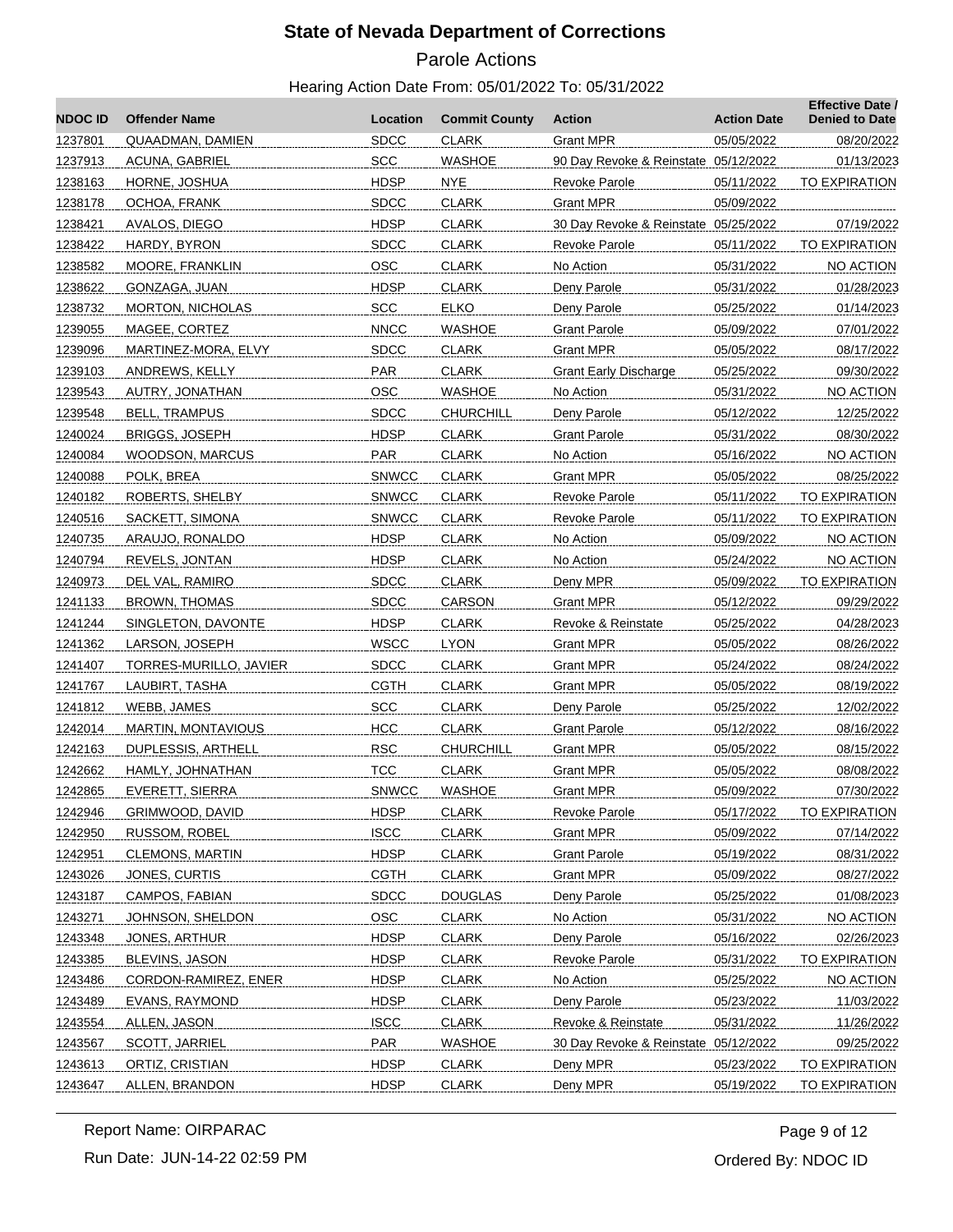# Parole Actions

| <b>NDOCID</b> | <b>Offender Name</b>     | Location     | <b>Commit County</b> | Action                               | <b>Action Date</b> | <b>Effective Date /</b><br><b>Denied to Date</b> |
|---------------|--------------------------|--------------|----------------------|--------------------------------------|--------------------|--------------------------------------------------|
| 1243667       | RHODEN, CHARLOTTE        | <b>SNWCC</b> | <b>ELKO</b>          | <b>Grant Parole</b>                  | 05/23/2022         | 06/19/2022                                       |
| 1243885       | CORLEY, KEJOHN           | <b>NNCC</b>  | <b>WASHOE</b>        | <b>Grant Parole</b>                  | 05/17/2022         | 01/10/2022                                       |
| 1244060       | <b>WILSON, DEVANTE</b>   | <b>HDSP</b>  | WASHOE               | Deny Parole                          | 05/31/2022         | 08/01/2024                                       |
| 1244129       | LEATHERS, CURTIS         | <b>HDSP</b>  | <b>CLARK</b>         | No Action                            | 05/10/2022         | <b>NO ACTION</b>                                 |
| 1244163       | SWAN, WILLIAM            | <b>SDCC</b>  | <b>CLARK</b>         | Deny MPR                             | 05/12/2022         | <b>TO EXPIRATION</b>                             |
| 1244374       | SIGNORELLO, JOEY         | <b>ISCC</b>  | <b>CLARK</b>         | Deny Parole                          | 05/09/2022         | 02/07/2023                                       |
| 1244379       | <b>WILLIS, MARTIN</b>    | <b>HDSP</b>  | <b>CLARK</b>         | <b>Grant MPR</b>                     | 05/11/2022         | 08/02/2022                                       |
| 1244431       | OBRYAN, BERNADETTE       | <b>RSC</b>   | <b>WASHOE</b>        | Grant MPR                            | 05/05/2022         | 08/19/2022                                       |
| 1244432       | MITCHELL, VENECIA        | <b>PAR</b>   | <b>WASHOE</b>        | Continue on Parole                   | 05/18/2022         | 05/18/2022                                       |
| 1244436       | SALVATIERRA, WALTER      | <b>HDSP</b>  | <b>CLARK</b>         | <b>Grant MPR</b>                     | 05/23/2022         | 08/18/2022                                       |
| 1244826       | <b>HAGINS, MICHAEL</b>   | <b>ISCC</b>  | <b>CLARK</b>         | <b>Grant MPR</b>                     | 05/25/2022         | 06/30/2022                                       |
| 1245279       | TILLMON, FOSTER          | <b>SDCC</b>  | <b>CLARK</b>         | Deny Parole                          | 05/24/2022         | 03/09/2025                                       |
| 1245484       | BEECHER, MATHEW          | <b>NNTH</b>  | ELKO                 | <b>Grant Parole</b>                  | 05/05/2022         | 07/28/2022                                       |
| 1245645       | <b>VENEGAS, ANTHONY</b>  | <b>HDSP</b>  | <b>CLARK</b>         | Deny MPR                             | 05/23/2022         | <b>TO EXPIRATION</b>                             |
| 1246107       | STEVENSON, CHRISTOPHER   | <b>ESP</b>   | <b>CLARK</b>         | Grant MPR                            | 05/18/2022         | 08/03/2022                                       |
| 1246217       | BUTTERFIELD, JONATHAN    | <b>LCC</b>   | <b>WASHOE</b>        | <b>Grant MPR</b>                     | 05/18/2022         | 08/20/2022                                       |
| 1246273       | SANTOS, RANDY            | <b>ISCC</b>  | <b>CLARK</b>         | <b>Grant MPR</b>                     | 05/05/2022         | 08/05/2022                                       |
| 1246540       | ALEXANDER, TAVIS         | LCC          | <b>CLARK</b>         | <b>Grant MPR</b>                     | 05/18/2022         | 07/14/2022                                       |
| 1246858       | RENDON, EDWARD           | <b>PAR</b>   | MINERAL              | 30 Day Revoke & Reinstate 05/12/2022 |                    | 11/07/2022                                       |
| 1246879       | PALMER, MARLO            | <b>ESP</b>   | <b>CLARK</b>         | No Action                            | 05/16/2022         | <b>NO ACTION</b>                                 |
| 1247243       | MEYER, MICHAEL           | <b>NNCC</b>  | <b>WASHOE</b>        | <b>Grant Parole</b>                  | 05/09/2022         | 07/15/2022                                       |
| 1247482       | ZAMORA, ROLAND           | <b>NNCC</b>  | <b>CHURCHILL</b>     | Deny Parole                          | 05/19/2022         | 07/27/2023                                       |
| 1247625       | <b>WEBSTER, JEROME</b>   | <b>SDCC</b>  | <b>CLARK</b>         | Deny Parole                          | 05/24/2022         | 11/01/2023                                       |
| 1247660       | JONES, JAMAAL            | <b>HDSP</b>  | <b>CLARK</b>         | Deny MPR                             | 05/23/2022         | TO EXPIRATION                                    |
| 1247663       | ESCOBAR, DARIEL          | <b>ISCC</b>  | <b>CLARK</b>         | <b>Grant Parole</b>                  | 05/05/2022         | 02/19/2022                                       |
| 1248987       | BIONDI, IVAN             | <b>SDCC</b>  | <b>WASHOE</b>        | <b>Grant Parole</b>                  | 05/25/2022         | 08/03/2022                                       |
| 1249368       | STEWART, JEREMY          | <b>HDSP</b>  | <b>ELKO</b>          | <b>Grant Parole</b>                  | 05/05/2022         | 08/27/2022                                       |
| 1249585       | <b>HOPKINS, MALACHI</b>  | <b>ESP</b>   | <b>CLARK</b>         | Deny Parole                          | 05/31/2022         | 01/26/2023                                       |
| 1249585       | HOPKINS, MALACHI         | <b>ESP</b>   | <b>CLARK</b>         | No Action                            | 05/16/2022         | NO ACTION                                        |
| 1249588       | MENDOZA, FRANCISCO       | <b>SDCC</b>  | <b>CLARK</b>         | <b>Grant MPR</b>                     | 05/05/2022         | 08/11/2022                                       |
| 1250192       | BAEZA, CASANDRA          | <b>CGTH</b>  | <b>WASHOE</b>        | <b>Grant Parole</b>                  | 05/09/2022         | 08/21/2022                                       |
| 1250510       | EASTERWOOD, LEVOI        | <b>SDCC</b>  | CLARK                | Grant MPR                            | 05/05/2022         | 09/12/2022                                       |
| 1250612       | RIVERA, JAMES            | <b>HDSP</b>  | <b>CLARK</b>         | No Action                            | 05/31/2022         | NO ACTION                                        |
| 1250824       | HART, CHARITY            | <b>RSC</b>   | CARSON               | <b>Grant MPR</b>                     | 05/05/2022         | 09/11/2022                                       |
| 1250990       | <b>BOHARSIK, MICHAEL</b> | <b>SCC</b>   | <b>WASHOE</b>        | No Action                            | 05/23/2022         | NO ACTION                                        |
| 1251111       | SMITH, JACOB             | LCC          | <b>WASHOE</b>        | <b>Grant Parole</b>                  | 05/18/2022         | 08/26/2022                                       |
| 1251190       | <b>TRAYLOR, CHARLES</b>  | <b>HDSP</b>  | <b>CLARK</b>         | <b>Grant Parole</b>                  | 05/23/2022         | 08/03/2022                                       |
| 1251233       | GILLIAM, CHARLES         | <b>SDCC</b>  | <b>CLARK</b>         | <b>Grant MPR</b>                     | 05/12/2022         | 08/20/2022                                       |
| 1251327       | ACEVEDO, JUAN            | OSC          | <b>ELKO</b>          | No Action                            | 05/09/2022         | NO ACTION                                        |
| 1251757       | IRAHETA-MUNOZ, EFRAIN    | <b>HDSP</b>  | <b>CLARK</b>         | <b>Grant Parole</b>                  | 05/05/2022         | 07/07/2022                                       |
| 1251760       | SARABIA, MARIO           | <b>ISCC</b>  | <b>CLARK</b>         | <b>Grant Parole</b>                  | 05/05/2022         | 08/20/2022                                       |
| 1251783       | PEDROZA, JOSE            | <b>ISCC</b>  | <b>CLARK</b>         | No Action                            | 05/25/2022         | NO ACTION                                        |
| 1251958       | KIMBLE, ANTONIO          | <b>HDSP</b>  | <b>CLARK</b>         | No Action                            | 05/12/2022         | NO ACTION                                        |
| 1251997       | <b>WEAVER, JENNICE</b>   | <b>JCC</b>   | <b>CLARK</b>         | <b>Grant Parole</b>                  | 05/25/2022         | 07/07/2022                                       |
| 1252010       | <b>RICE, CHRISTOFER</b>  | <b>NNCC</b>  | <b>WASHOE</b>        | Deny Parole                          | 05/19/2022         | 07/01/2023                                       |
| 1252094       | WILLIAMS, LASEANA        | <b>SNWCC</b> | <b>CLARK</b>         | No Action                            | 05/24/2022         | NO ACTION                                        |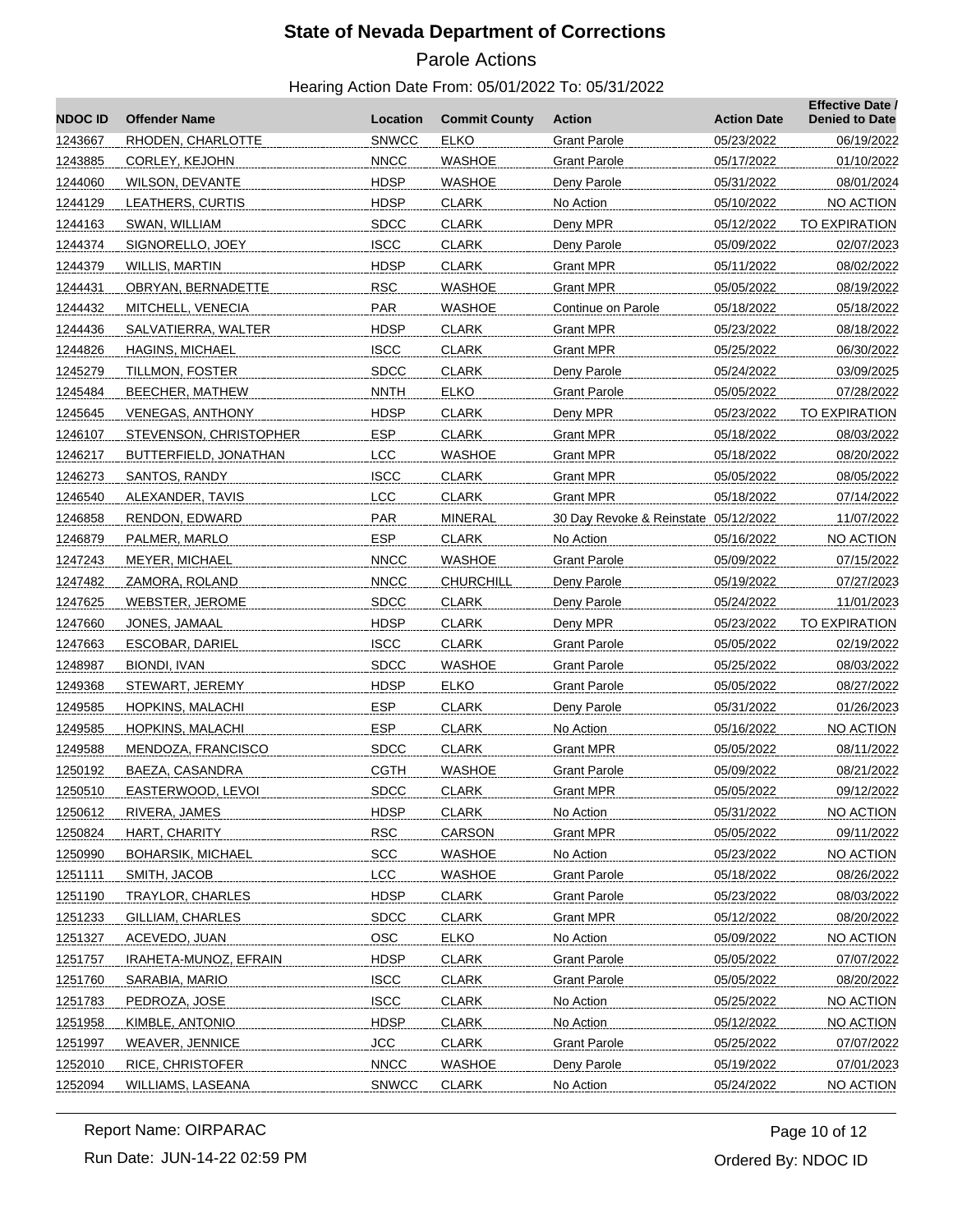# Parole Actions

| <b>NDOC ID</b> | <b>Offender Name</b>       | Location     | <b>Commit County</b> | <b>Action</b>       | <b>Action Date</b> | <b>Effective Date /</b><br><b>Denied to Date</b> |
|----------------|----------------------------|--------------|----------------------|---------------------|--------------------|--------------------------------------------------|
| 1252127        | MAYO, LOGAN                | <b>LCC</b>   | CARSON               | <b>Grant Parole</b> | 05/09/2022         | 06/04/2022                                       |
| 1252230        | RANKIN-SMITLY, STEPHEN     | <b>SCC</b>   | <b>WASHOE</b>        | <b>Grant Parole</b> | 05/09/2022         | 07/11/2022                                       |
| 1252345        | EASTERWOOD, ANTONIO        | <b>HDSP</b>  | <b>CLARK</b>         | Deny Parole         | 05/23/2022         | 01/01/2023                                       |
| 1252432        | GOMEZ, FRANCISCO           | <b>SDCC</b>  | WASHOE               | Deny Parole         | 05/24/2022         | 12/01/2023                                       |
| 1252473        | PORTER, NASHON             | <b>HDSP</b>  | <b>CLARK</b>         | No Action           | 05/23/2022         | NO ACTION                                        |
| 1252770        | SADDLER, TERRENCE          | <b>ISCC</b>  | <b>CLARK</b>         | <b>Grant Parole</b> | 05/31/2022         | 08/24/2022                                       |
| 1252912        | SCOTT, CARLOS              | <b>SDCC</b>  | <b>CLARK</b>         | Deny Parole         | 05/12/2022         | 02/23/2023                                       |
| 1252993        | MANSUR, STEVEN             | SCC          | WASHOE               | <b>Grant Parole</b> | 05/05/2022         | 07/21/2022                                       |
| 1253006        | FISHER, TYLER              | <b>NNCC</b>  | CHURCHILL            | <b>Grant Parole</b> | 05/31/2022         | 08/05/2022                                       |
| 1253006        | FISHER, TYLER              | <b>NNCC</b>  | <b>CHURCHILL</b>     | No Action           | 05/18/2022         | NO ACTION                                        |
| 1253089        | PALACIOS, RENE             | <b>HDSP</b>  | <b>CLARK</b>         | Deny Parole         | 05/23/2022         | 03/25/2023                                       |
| 1253106        | SISTRUNK, SCOTT            | <b>SDCC</b>  | WASHOE               | <b>Grant Parole</b> | 05/09/2022         | 06/21/2022                                       |
| 1253321        | VALDEZ, ROSA               | <b>SNWCC</b> | <b>WASHOE</b>        | <b>Grant Parole</b> | 05/09/2022         | 07/02/2022                                       |
| 1253341        | HANSON, RICHARD            | <b>PAR</b>   | <b>NYE</b>           | <b>Grant Parole</b> | 05/05/2022         | 12/27/2021                                       |
| 1253342        | PATTON, JERRY              | <b>HDSP</b>  | <b>NYE</b>           | <b>Grant Parole</b> | 05/05/2022         | 07/31/2022                                       |
| 1253389        | MOORHEAD, JAMES            | <b>HDSP</b>  | <b>CLARK</b>         | Deny Parole         | 05/23/2022         | 05/10/2023                                       |
| 1253485        | SANTOS, MOISES             | <b>ESP</b>   | <b>WASHOE</b>        | <b>Grant Parole</b> | 05/31/2022         | 04/03/2022                                       |
| 1253485        | SANTOS, MOISES             | <b>ESP</b>   | <b>WASHOE</b>        | No Action           | 05/12/2022         | NO ACTION                                        |
| 1253490        | DESCANO, VINCENT           | <b>NNCC</b>  | <b>DOUGLAS</b>       | <b>Grant Parole</b> | 05/09/2022         | 08/05/2022                                       |
| 1253589        | ESPINOZA, MELISA           | <b>SNWCC</b> | <b>CLARK</b>         | No Action           | 05/19/2022         | NO ACTION                                        |
| 1253591        | COOK, PAUL                 | <b>SDCC</b>  | <b>CLARK</b>         | <b>Grant Parole</b> | 05/09/2022         | 06/03/2022                                       |
| 1253599        | <b>TURNER, BRUCE</b>       | <b>SCC</b>   | <b>WASHOE</b>        | <b>Grant Parole</b> | 05/18/2022         | 03/13/2022                                       |
| 1253606        | AGUIRRE, GERMAN            | <b>HDSP</b>  | <b>CLARK</b>         | <b>Grant MPR</b>    | 05/16/2022         | 07/26/2022                                       |
| 1253607        | BALDWIN, BRYSON            | <b>TRN</b>   | <b>CLARK</b>         | <b>Grant Parole</b> | 05/09/2022         | 05/24/2022                                       |
| 1253612        | CRISOSTO, ROLANDO          | <b>HDSP</b>  | <b>CLARK</b>         | Grant MPR           | 05/05/2022         | 08/16/2022                                       |
| 1253613        | ALUBANKUDI, MICHAEL        | <b>HDSP</b>  | <b>CLARK</b>         | <b>Grant Parole</b> | 05/16/2022         | 07/19/2022                                       |
| 1253673        | CABAZOS, ELIAS             | <b>SDCC</b>  | <b>CLARK</b>         | Grant Parole        | 05/09/2022         | 08/03/2022                                       |
| 1253687        | DOTY, LAWRENCE             | <b>WPCJ</b>  | WASHOE               | No Action           | 05/12/2022         | NO ACTION                                        |
| 1253744        | GUTIERREZ-PORTUGUEZ, ABRIL | <b>JCC</b>   | <b>WASHOE</b>        | <b>Grant Parole</b> | 05/23/2022         | 05/27/2022                                       |
| 1253745        | HARROUN, BRIANNE           | <b>JCC</b>   | WASHOE               | <b>Grant Parole</b> | 05/09/2022         | 04/30/2022                                       |
| 1253751        | RIVERA, MARINO             | <b>SDCC</b>  | <b>CLARK</b>         | <b>Grant Parole</b> | 05/05/2022         | 03/14/2022                                       |
| 1253753        | BONCIMINO, ALAN            | <b>ISCC</b>  | <b>CLARK</b>         | <b>Grant Parole</b> | 05/05/2022         | 05/19/2022                                       |
| 1253774        | GATES, ROBERT              | <b>SDCC</b>  | <b>WASHOE</b>        | <b>Grant Parole</b> | 05/25/2022         | 08/02/2022                                       |
| 1253776        | LEE, LESHONE               | <b>SDCC</b>  | <b>WASHOE</b>        | <b>Grant Parole</b> | 05/25/2022         | 08/12/2022                                       |
| 1253818        | SMITH, JAMES               | <b>HDSP</b>  | <b>CLARK</b>         | <b>Grant Parole</b> | 05/23/2022         | 06/16/2022                                       |
| 1253903        | CARTER, THOMESHIA          | <b>SNWCC</b> | <b>CLARK</b>         | <b>Grant Parole</b> | 05/05/2022         | 07/01/2022                                       |
| 1253910        | LOYD, MEONI                | PAR          | <b>CLARK</b>         | <b>Grant Parole</b> | 05/05/2022         | 06/11/2022                                       |
| 1253957        | SHERMAN, BREYDON           | <b>SDCC</b>  | <b>ELKO</b>          | <b>Grant Parole</b> | 05/05/2022         | 08/22/2022                                       |
| 1253981        | <b>TAVARES, NESTOR</b>     | <b>NNCC</b>  | <b>DOUGLAS</b>       | Grant Parole        | 05/24/2022         | 08/24/2022                                       |
| 1253988        | HERRERA, MARIO             | <b>PAR</b>   | <b>CLARK</b>         | <b>Grant MPR</b>    | 05/05/2022         | ON PAROLE                                        |
| 1253989        | CANDELARIO, EDGAR          | <b>HDSP</b>  | <b>CLARK</b>         | No Action           | 05/12/2022         | NO ACTION                                        |
| 1253993        | GREEN, AARON               | <b>HDSP</b>  | <b>CLARK</b>         | Deny Parole         | 05/16/2022         | 02/06/2023                                       |
| 1254042        | BLAKELEY, KEEGAN           | <b>HDSP</b>  | <b>WHITE PINE</b>    | Grant Parole        | 05/05/2022         | 07/26/2022                                       |
| 1254064        | AKBAR, MUHEB               | <b>SDCC</b>  | CHURCHILL            | <b>Grant MPR</b>    | 05/17/2022         | 10/02/2022                                       |
| 1254078        | ESPINOZA, EDWARD           | <b>HDSP</b>  | <b>CLARK</b>         | Deny Parole         | 05/23/2022         | 12/01/2023                                       |
| 1254079        | REBOLLAR, FERNANDO         | <b>HDSP</b>  | <b>CLARK</b>         | No Action           | 05/09/2022         | NO ACTION                                        |